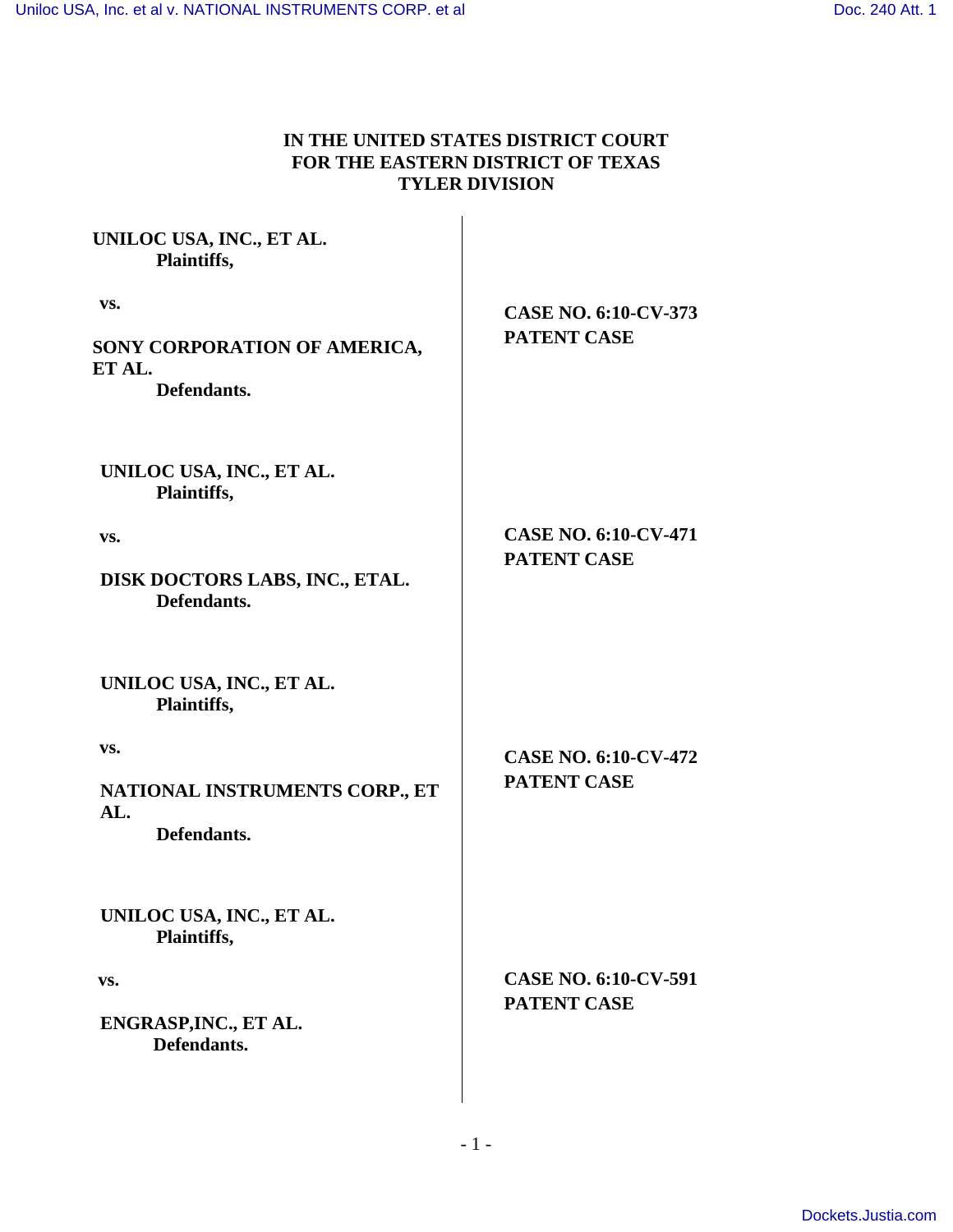| UNILOC USA, INC., ET AL.<br>Plaintiffs,     |                                                   |
|---------------------------------------------|---------------------------------------------------|
| VS.                                         | <b>CASE NO. 6:10-CV-636</b><br><b>PATENT CASE</b> |
| BMC SOFTWARE, INC., ET AL.<br>Defendants.   |                                                   |
| UNILOC USA, INC., ET AL.<br>Plaintiffs,     |                                                   |
| VS.                                         | CASE NO. 6:10-CV-691                              |
| FOXIT CORPORATION, ET AL.<br>Defendants.    | <b>PATENT CASE</b>                                |
| SYMANTEC CORPORATION, ET AL.<br>Plaintiffs, |                                                   |
| VS.                                         | <b>CASE NO. 6:11-CV-33</b><br><b>PATENT CASE</b>  |
| UNILOC USA, INC., ET AL.<br>Defendants.     |                                                   |

### **STIPULATED PROTECTIVE ORDER**

The parties agree that certain information subject to discovery in this action may contain trade secrets or other confidential, proprietary and/or commercially sensitive information. In the interest of protecting that information and permitting discovery to proceed without delay occasioned by disputes regarding such information, the parties agree to the protective provisions set forth below. In view of these stipulations, and good cause appearing, the Court enters this Protective Order pursuant to Federal Rule of Civil Procedure 26(c).

IT IS HEREBY **ORDERED**: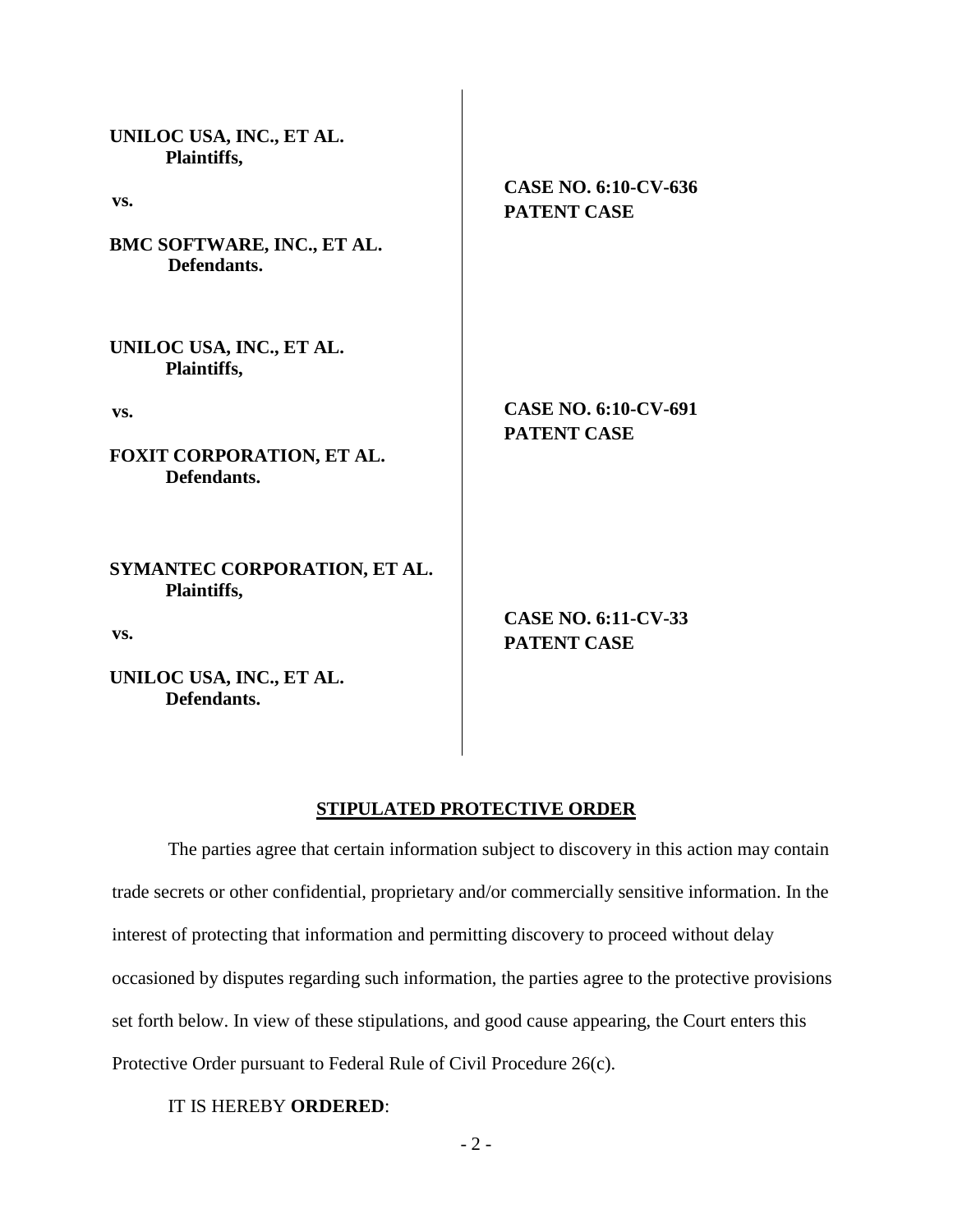#### **Scope and Definitions**

1. This Protective Order applies to all information, documents, testimony and/or things discovered in this action which contain non-public, confidential information and/or trade secrets, as well as any secondary material, such as pleadings, written discovery, expert reports, notes, summaries or any other materials that contain, describe or reflect such information (collectively, "Protected Material").

2. "Producing Party" shall refer to any person that discloses, testifies regarding, produces or makes available for inspection any Protected Material. A Producing Party may be a party to this action or a non-party, and may disclose Protected Material either voluntarily or involuntarily.

3. "Receiving Party" shall refer to any party to this action which receives Protected Material under this Order, and to any other entity or person authorized to receive Protected Material under Paragraph [13](#page-5-0) (CONFIDENTIAL Material), Paragraph [14](#page-5-1) (CONFIDENTIAL - OUTSIDE ATTORNEYS EYES ONLY Material), and Paragraphs [15](#page-7-0) and [20](#page-11-0) ("SOURCE CODE – OUTSIDE ATTORNEYS EYES ONLY – RESTRICTED CONFIDENTIAL" Material).

4. "Party" means any party to this case, including all of its officers, directors, employees, consultants, retained experts, and outside counsel and their support staffs.

5. "Source Code" means computer code, scripts, assembly, object code, source code listings and descriptions of source code, object code listings and descriptions of object code, and Hardware Description Language (HDL) or Register Transfer Level (RTL) files that describe the hardware design of any ASIC or other chip, any of which are disclosed by a Producing Party.

<span id="page-2-0"></span>6. "Outside Counsel" means (i) outside counsel who appear on the pleadings as counsel for a Party, (ii) partners and associates of such counsel to whom it is reasonably necessary to disclose the information for this litigation, and (iii) outside, independent attorneys contracted to provide legal advice to a Party in connection with this litigation, who have qualified under

- 3 -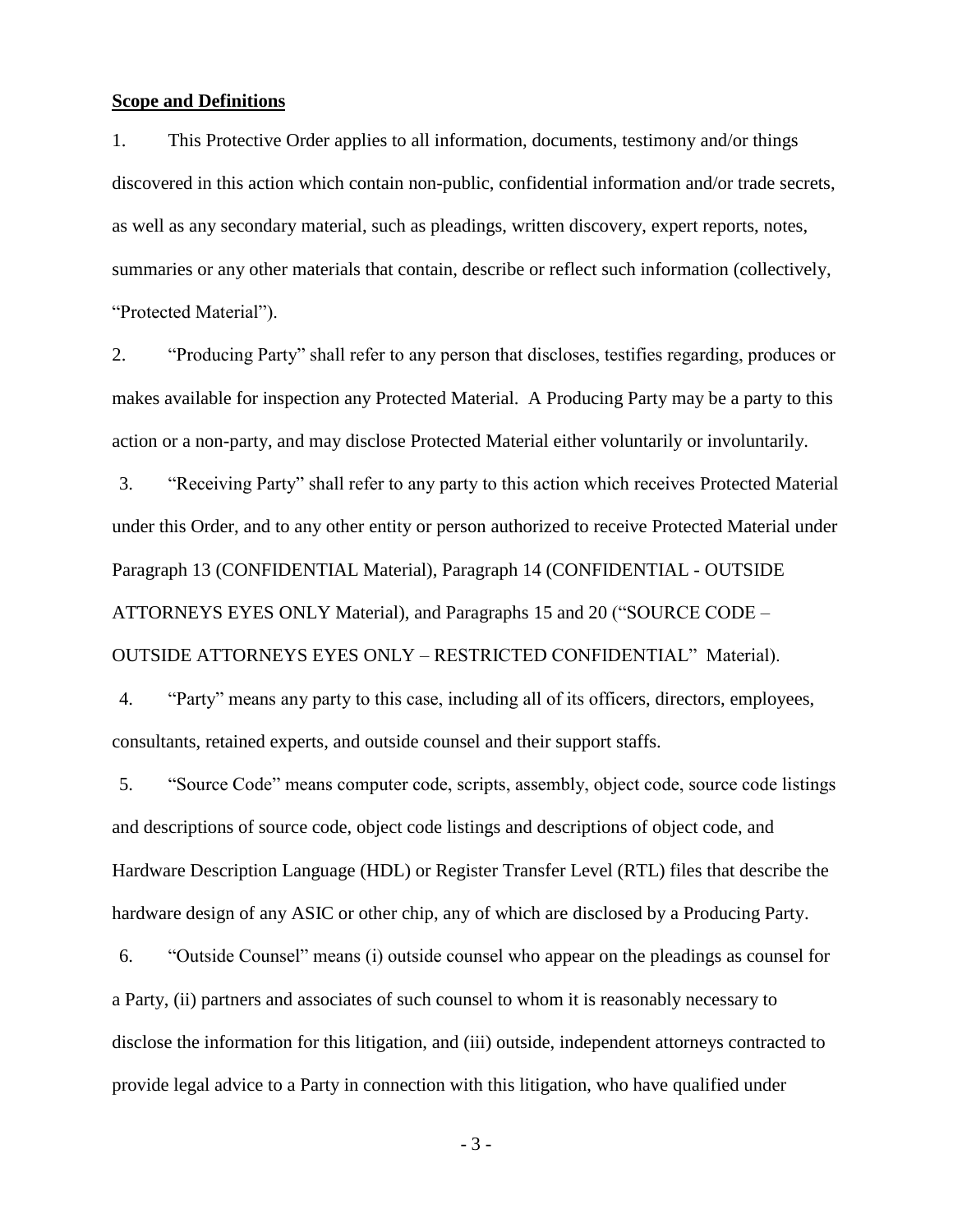Paragraphs [16,](#page-9-0) [18](#page-10-0) and [19](#page-10-1) of this Order. Outside counsel may not be an officer, director, or managing agent of a Party or of a competitor of a Party and may not be involved in competitive decision-making, as defined by *U.S. Steel v. United States*, 730 F.2d 1465, 1468 n.3 (Fed. Cir. 1984), on behalf of a Party or a competitor of a Party.

7. To the extent that any discovery is taken of persons not Parties to this action ("Third Parties") and if such Third Parties contend the discovery sought involves trade secrets, confidential business information, or other proprietary information, then such Third Parties may agree to be bound by this Order.

<span id="page-3-0"></span>8. A Producing Party may designate Protected Material as:

a. "CONFIDENTIAL" if it contains information not readily available to the public and which the Producing Party would not reveal to others except in confidence; or

b. "CONFIDENTIAL - OUTSIDE ATTORNEYS EYES ONLY" if it:

- i. contains or describes non-public technical, financial, or other trade secrets or commercially sensitive information, including without limitation pricing, customer lists, business or marketing plans, or
- ii. is subject to an express obligation of confidentiality owed by the Producing Party to a third party which prevents its disclosure otherwise; or
- iii. is a license agreement to the extent it does not involve settlements or licenses related to the patents asserted in this litigation (unless expressly requiring a higher level of confidentiality, settlement agreements and licenses involving the patents asserted in this litigation may be marked "CONFIDENTIAL" and may be accessed by in-house counsel of the parties as provided below; however, if such agreements or licenses require a higher level of confidentiality, Plaintiffs agree that they will not object to

- 4 -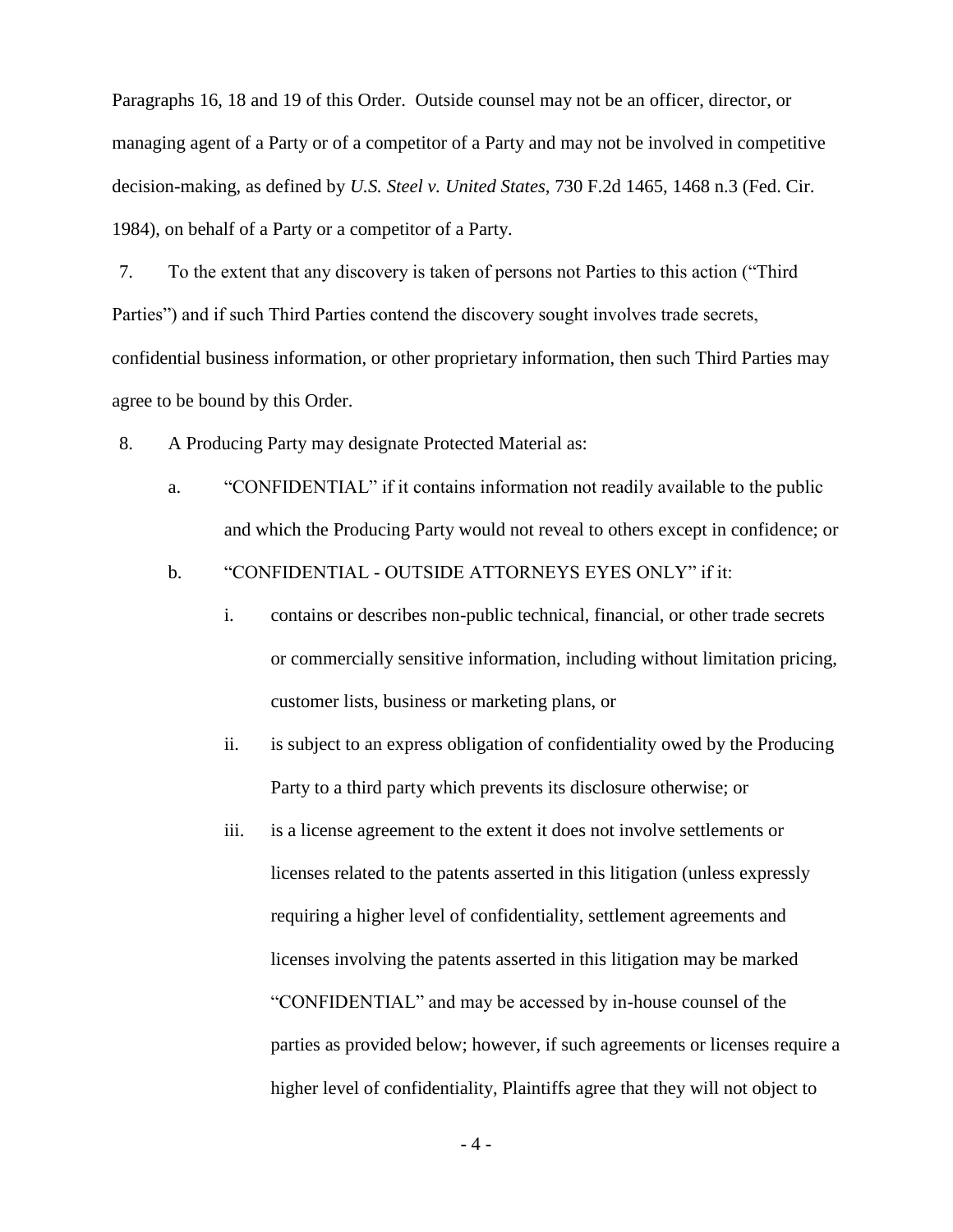such agreements or licenses being produced on a "CONFIDENTIAL" basis, provided that the other party to any such agreement or license also agrees that it can be produced on a "CONFIDENTIAL" basis; or

c. "SOURCE CODE – OUTSIDE ATTORNEYS EYES ONLY – RESTRICTED CONFIDENTIAL" for the source code produced by a Producing Party. Source code shall be subject to the additional restrictions and protections provided below.

9. To the extent that any one of Defendants in this litigation produces Protected Material (including third party Protected Material in the possession of a Defendant) under the terms of this Protective Order to Plaintiff, Plaintiff shall not share that material with the other Defendants in this litigation, absent express written permission from the producing Defendant. This Order does not confer any right to any one Defendant to access the Protected Material of any other Defendant (including third party Protected Material in its possession), except that any document served on any party in this case must be served on Outside Counsel for all parties in this case, subject to redaction of Protected Material.

### **Permitted Use of Protected Material**

10. Protected Material shall not be distributed, disclosed or made available to anyone except as expressly provided in this Order.

11. Protected Material shall be used solely for this litigation, and shall not be used for any other purpose, including without limitation any other litigation, or acquisition, or any business or competitive purpose or function of any kind.

12. No Defendant is required to produce its Protected Material to any other Defendant or Defendants, but nothing in this Order shall preclude such production. Notwithstanding the provisions of this Protective Order, and with the exception of service copies pursuant to Paragraph 9, Plaintiff shall not disclose one Defendant's Protected Material to any other

- 5 -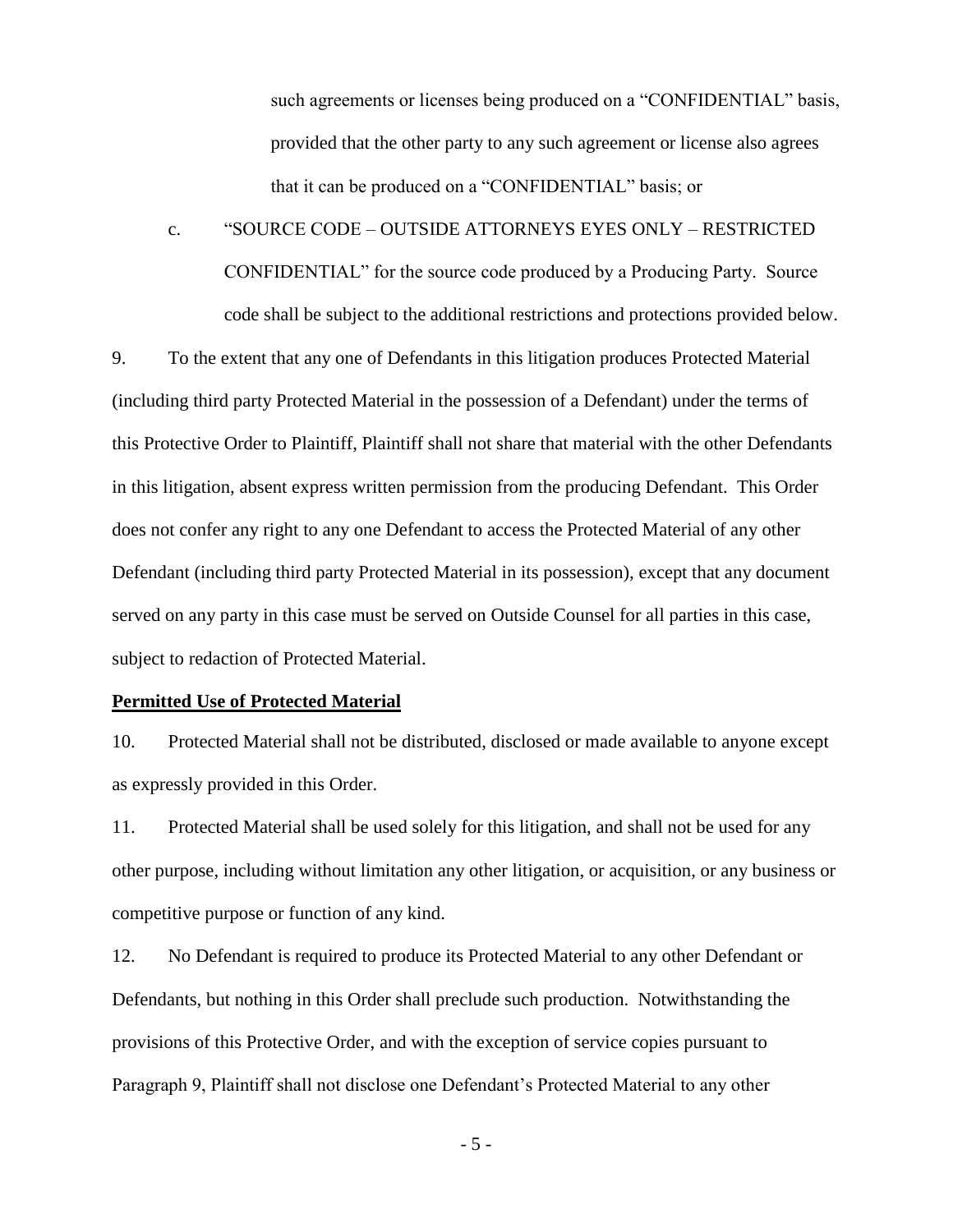Defendant or Defendants through Court filings, oral argument in Court, expert reports, deposition, discovery requests, discovery responses, or any other means, without the express prior written consent of the Defendant that produced the Protected Material. Plaintiff is not in violation of this provision when it discloses Protected Material for one Defendant to that Defendant's Outside Counsel who also represents other Defendants.

### **Permitted Disclosure and Persons Who May Access Protected Material**

<span id="page-5-0"></span>13. A Receiving Party may disclose Protected Material designated "CONFIDENTIAL" only to the following:

- a. Any Persons authorized to receive "CONFIDENTIAL OUTSIDE ATTORNEYS EYES ONLY" material as specified in Paragraph [14](#page-5-1) below;
- b. Up to five (5) employees or officers of the Receiving Party provided, however, that each employee and/or officer agrees to be bound by the provisions of this Protective Order and signs the undertaking set forth in Exhibit A prior to receipt of the Protected Material; and
- c. In-house counsel of the Receiving Party to which disclosure is reasonably necessary for this litigation.

<span id="page-5-1"></span>14. A Receiving Party may disclose materials designated "CONFIDENTIAL - OUTSIDE ATTORNEYS EYES ONLY" material only to the following:

- a. The Court, its technical advisor and/or mediator, court personnel, the jury, court reporters and/or videographers who record testimony or other proceedings in this action;
- b. Outside Counsel for the Receiving Party (including the non-attorney employees of their respective law firms under Outside Counsel's control);

- 6 -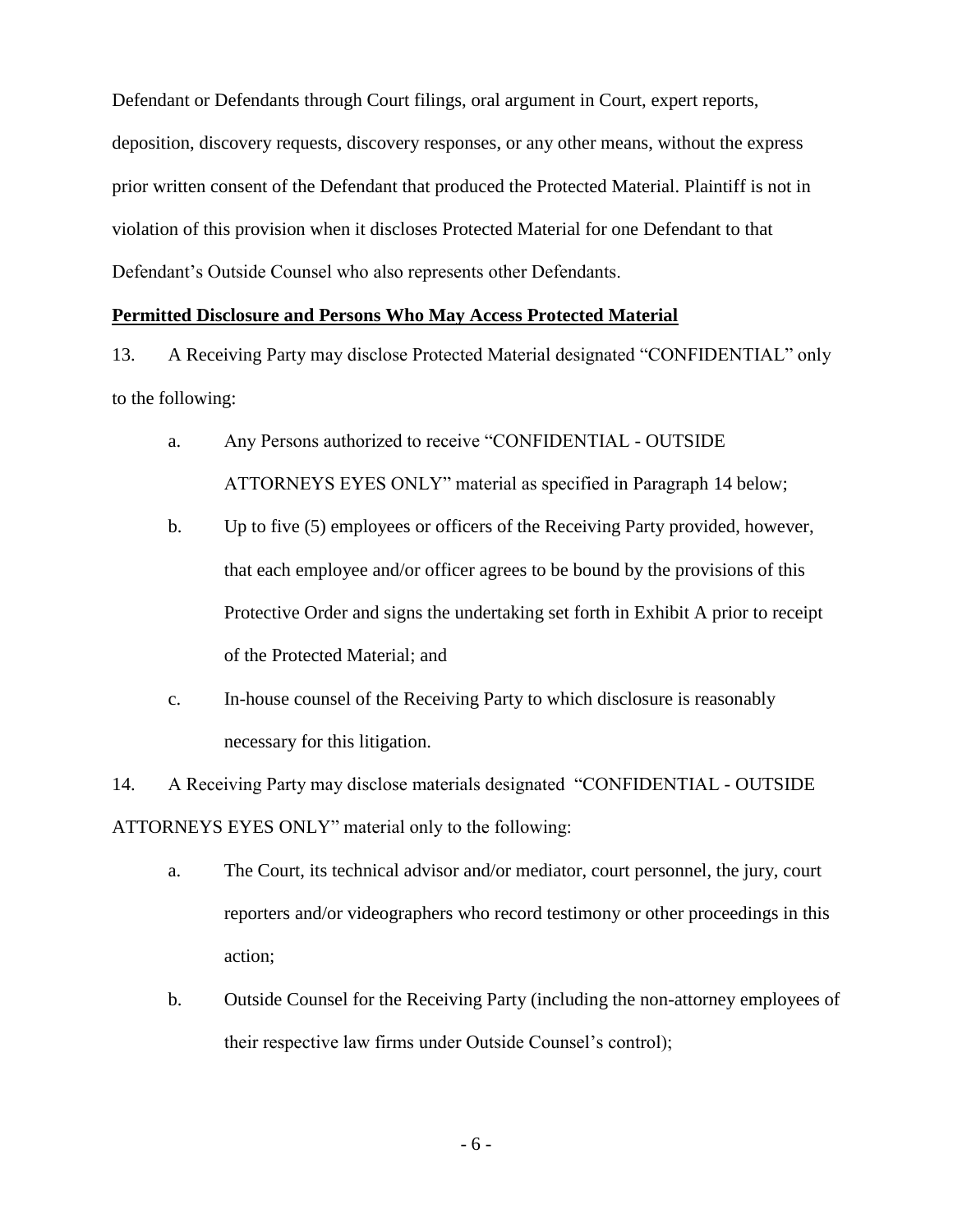- c. Persons who appear on the face of the Protected Material as an author, addressee or recipient, or as the original source of the information contained therein. Persons authorized to view Protected Material only under this subparagraph shall not retain copies of the Protected Material;
- d. Outside experts and consultants of the Receiving Party, subject to Paragraphs [17-](#page-9-1) [19,](#page-10-1) and their support staff and clerical employees assisting in the litigation, provided that any such persons may not be a current officer, director, or employee of a Party or of a competitor of a Party and may not be involved in competitive decision-making, as defined by *U.S. Steel v. United States*, 730 F.2d 1465, 1468 n.3 (Fed. Cir. 1984), on behalf of a Party or a competitor of a Party;
- e. Professional litigation support vendors, including but not limited to copy, graphics, translation, database and/or trial support and/or trial consulting services; and
- f. While testifying at deposition or trial in this action only:
	- i. any current or former officer, director or employee of the Producing Party or the original source of the information;
	- ii. any person designated by the Producing Party to provide testimony under Rule 30(b)(6) of the Federal Rules of Civil Procedure where the category or categories of designation reasonably relate to the subject matter of the Protected Materials to be disclosed;
	- iii. any person who authored, previously received or was likely accorded access to such Protected Material, as evident from its face or reasonably certain in view of other evidence; and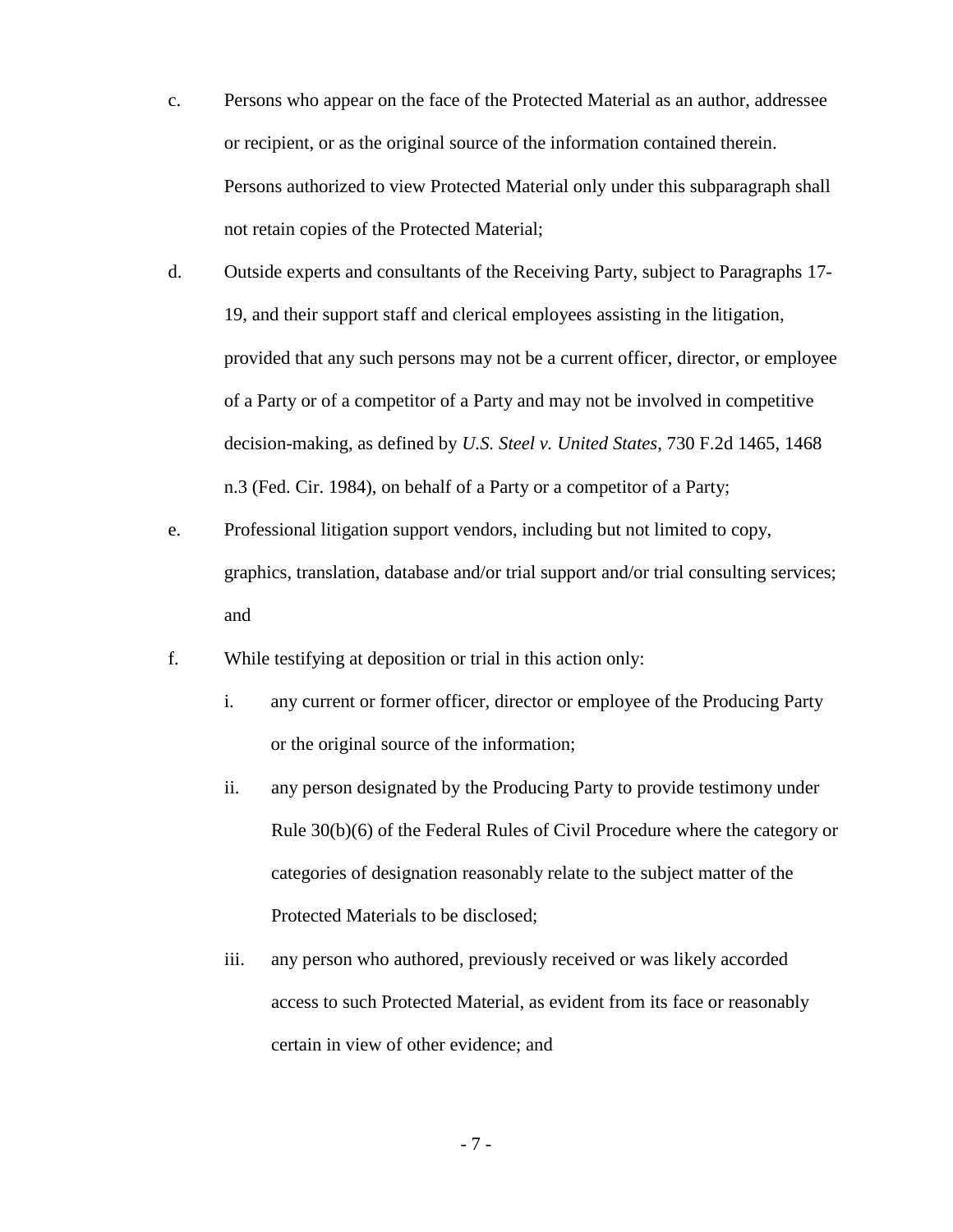- g. Any mediator who is assigned to hear this matter, and his or her staff, subject to their agreement to maintain confidentiality to the same degree as required by this Protective Order.
- h. Any other person with the prior written consent of the Producing Party.
- i. In addition, a Party may disclose arguments and materials derived from Protected Material designated "CONFIDENTIAL - OUTSIDE ATTORNEYS EYES ONLY" to mock jurors who have signed Exhibit A. A Party may not disclose to mock jurors any original, as-produced materials or information (including, for example, documents, deposition testimony, or interrogatory responses) produced by another Party designated as "CONFIDENTIAL - OUTSIDE ATTORNEYS EYES ONLY".

<span id="page-7-0"></span>15. A Receiving Party may disclose materials designated "SOURCE CODE – OUTSIDE ATTORNEYS EYES ONLY – RESTRICTED CONFIDENTIAL" only to the following:

- a. The Court, its technical advisor and/or mediator, court personnel, the jury, court reporters and/or videographers who record testimony or other proceedings in this action.
- b. Outside Counsel for the Receiving Party (including the non-attorney employees of their respective law firms under outside counsel's control), except that, unless otherwise agreed, no Outside Counsel who is involved in competitive decisionmaking, as defined by *U.S. Steel v. United States*, 730 F.2d 1465, 1468 n.3 (Fed. Cir. 1984), shall have access to Protected Material designated as "SOURCE CODE – OUTSIDE ATTORNEYS EYES ONLY – RESTRICTED CONFIDENTIAL".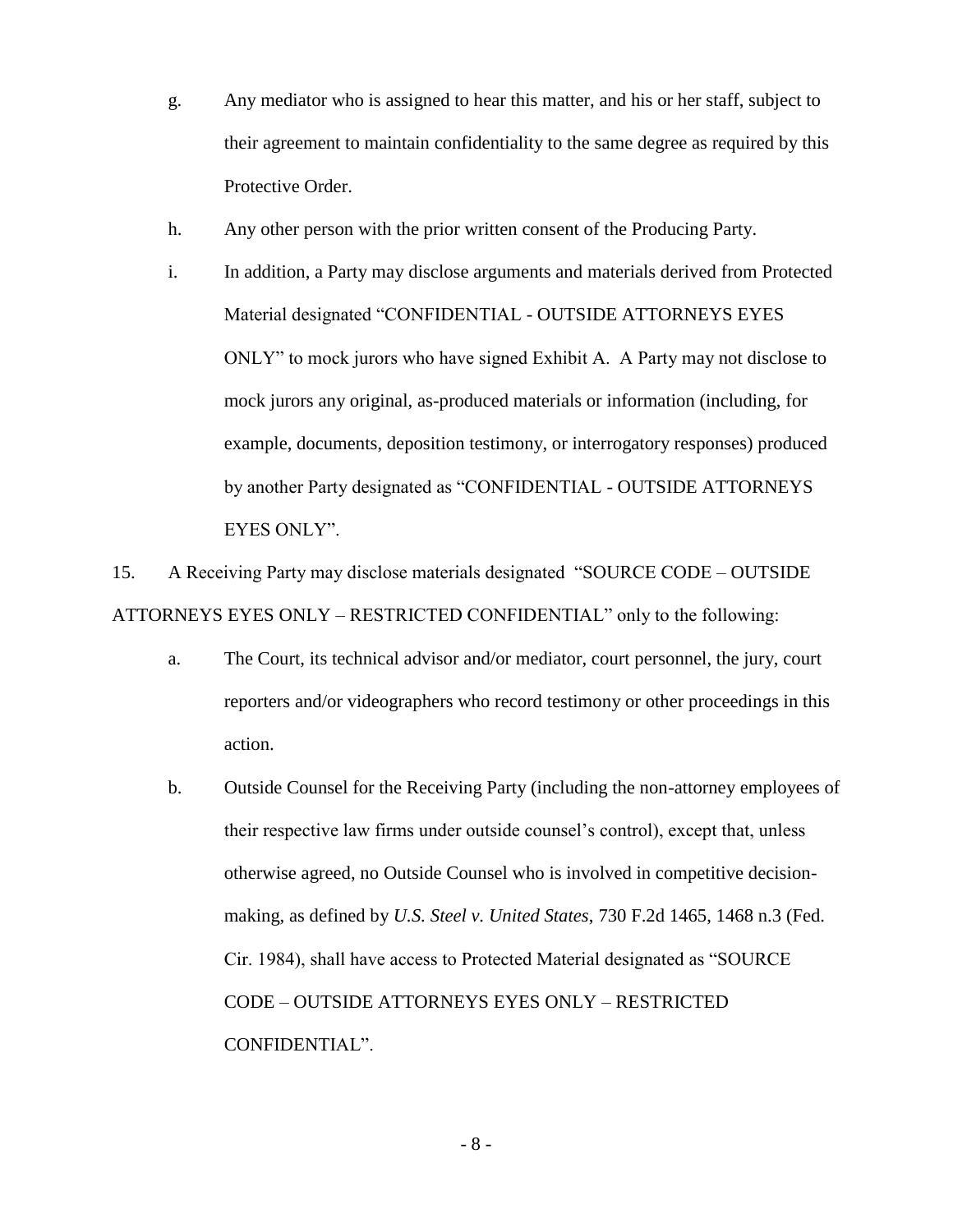- c. Outside experts and consultants retained by the Receiving Party to assist in this action and their support staff and clerical employees assisting in the litigation, subject to paragraphs [17-](#page-9-1)[19](#page-10-1) of this Order, provided that disclosure is only to the extent necessary to perform such work, and (a) such expert or consultant has agreed to be bound by the provisions of the Protective Order by signing a copy of Exhibit A; (b) such expert or consultant is not a current officer, director, or employee of a Party or of a competitor of a Party, nor anticipated at the time of retention to become an officer, director or employee of a Party or of a competitor of a Party; (c) such expert or consultant is not involved in competitive decisionmaking, as defined by *U.S. Steel v. United States*, 730 F.2d 1465, 1468 n.3 (Fed. Cir. 1984), on behalf of a Party or a competitor of a Party; and (d) no unresolved objections to such disclosure exist after proper notice has been given to all Parties as set forth in Paragraph [17](#page-9-1) below. Without the express prior written consent of the Defendant that produced the Protected Material, no expert or consultant retained by a Defendant in this matter shall have access to "SOURCE CODE – OUTSIDE ATTORNEYS EYES ONLY – RESTRICTED CONFIDENTIAL" Protected Material produced by another Defendant in this matter;
- d. Witnesses at deposition and/or trial affiliated with the Source Code for the Producing Party, provided that such witnesses may not retain copies of Source Code unless permitted by other provisions of this Order;
- e. Any mediator who is assigned to hear this matter, and his or her staff, subject to their agreement to maintain confidentiality to the same degree as required by this Protective Order; and
- f. Any other person with the prior written consent of the Producing Party.

- 9 -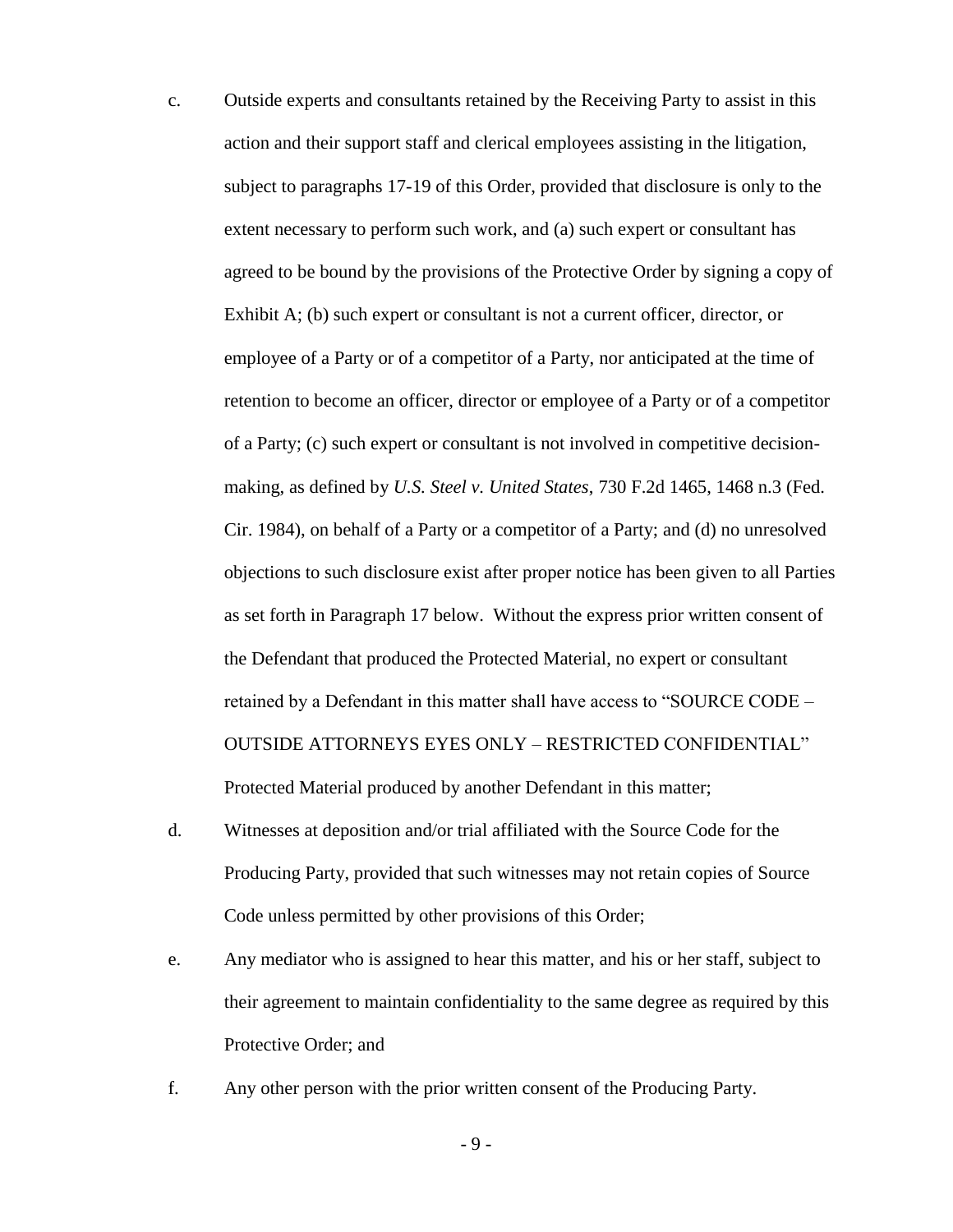### **Disclosure of Protected Material to Outside Counsel Not Appearing in the Action**

<span id="page-9-0"></span>16. Prior to disclosing a Producing Party's "CONFIDENTIAL - OUTSIDE ATTORNEYS EYES ONLY" or "SOURCE CODE – OUTSIDE ATTORNEYS EYES ONLY – RESTRICTED CONFIDENTIAL" material to an outside attorney who is not Outside Counsel as defined in paragraph [6,](#page-2-0) a Receiving Party shall provide written notice to the Producing Party that it intends to disclose such material to the outside attorney, including:

- a. the name of the outside attorney to which the Receiving Party intends to transmit the information (the "Proposed Recipient");
- b. the name of the Proposed Recipient's firm; and
- c. a copy of Exhibit A signed by the Proposed Recipient.

No Receiving Party shall provide any such "CONFIDENTIAL - OUTSIDE ATTORNEYS EYES ONLY" or "SOURCE CODE – OUTSIDE ATTORNEYS EYES ONLY – RESTRICTED CONFIDENTIAL" material to the outside attorney during the objection period of Paragraph [18,](#page-10-0) or while any such objection is unresolved under Paragraph [19.](#page-10-1)

## **Disclosure of Protected Material to Outside Experts and Consultants**

<span id="page-9-1"></span>17. Prior to disclosing a Producing Party's "CONFIDENTIAL - OUTSIDE ATTORNEYS EYES ONLY" or "SOURCE CODE – OUTSIDE ATTORNEYS EYES ONLY – RESTRICTED CONFIDENTIAL" material to any outside expert or consultant, a Receiving Party shall provide written notice to each Producing Party that has produced or may produce such material the Receiving Party intends to disclose to the outside expert or consultant, including:

- a. the name of the outside expert or consultant to which the Receiving Party intends to transmit the information (the "Proposed Recipient");
- b. the present employer and title of the Proposed Recipient;
- c. an up-to-date curriculum vitae for the Proposed Recipient;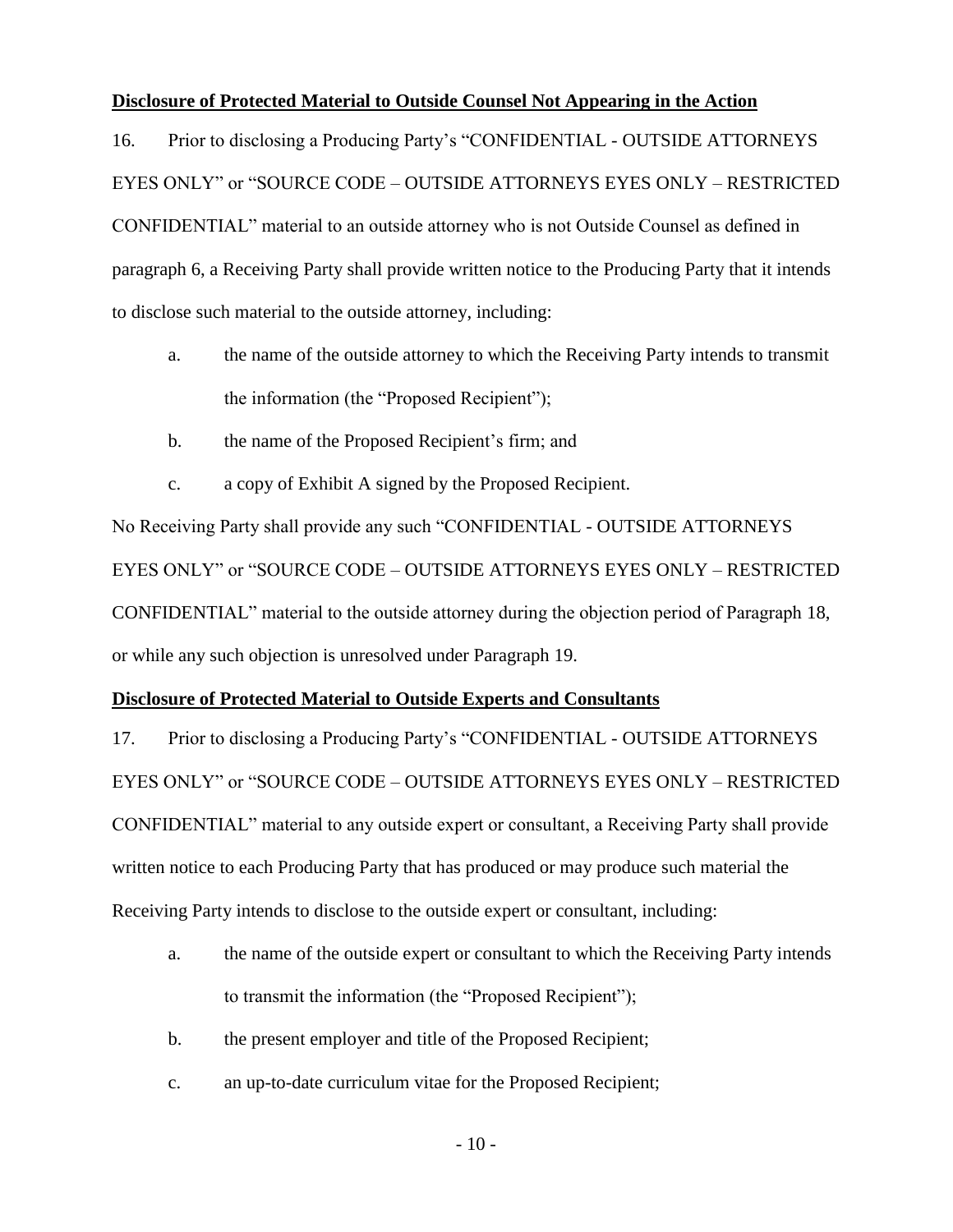- d. a list of all publications authored by the Proposed Recipient for the last ten (10) years;
- e. a list of current and past employment and consulting relationships undertaken by the Proposed Recipient for the last five (5) years, including direct relationships and relationships through entities owned or controlled by the Proposed Recipient;
- f. a list of all other cases in which, during the previous five (5) years, the expert or consultant testified, whether at trial or by deposition; and
- g. a copy of Exhibit A signed by the Proposed Recipient.

No Receiving Party shall provide any "CONFIDENTIAL - OUTSIDE ATTORNEYS EYES ONLY" or "SOURCE CODE – OUTSIDE ATTORNEYS EYES ONLY – RESTRICTED CONFIDENTIAL" material to the outside expert or consultant during the objection period of Paragraph [18,](#page-10-0) or until any such objection is resolved under Paragraph [19.](#page-10-1)

<span id="page-10-0"></span>18. Within seven (7) business days of receiving the information in Paragraphs [16](#page-9-0) or [17](#page-9-1) regarding a Proposed Recipient, a Producing Party may for good cause object in writing to its disclosure to the Proposed Recipient. The objection cannot be unreasonable. The seven (7) business day objection period does not begin to run until the Receiving Party provides the Producing Party with all of the above information, and the Source Code is not accessible until the proposed Recipient is approved. In the absence of any objection by the end of this period, the Proposed Recipient shall be deemed approved to receive "CONFIDENTIAL - OUTSIDE ATTORNEYS EYES ONLY" or "SOURCE CODE – OUTSIDE ATTORNEYS EYES ONLY – RESTRICTED CONFIDENTIAL" information (as applicable) under this Protective Order from all Producing Parties which received notifications under Paragraphs [16](#page-9-0) or [17](#page-9-1) above.

<span id="page-10-1"></span>19. If an objection is made under Paragraph [18](#page-10-0) above, the parties affected shall meet and confer within three (3) business days following such objection to attempt in good faith to resolve

- 11 -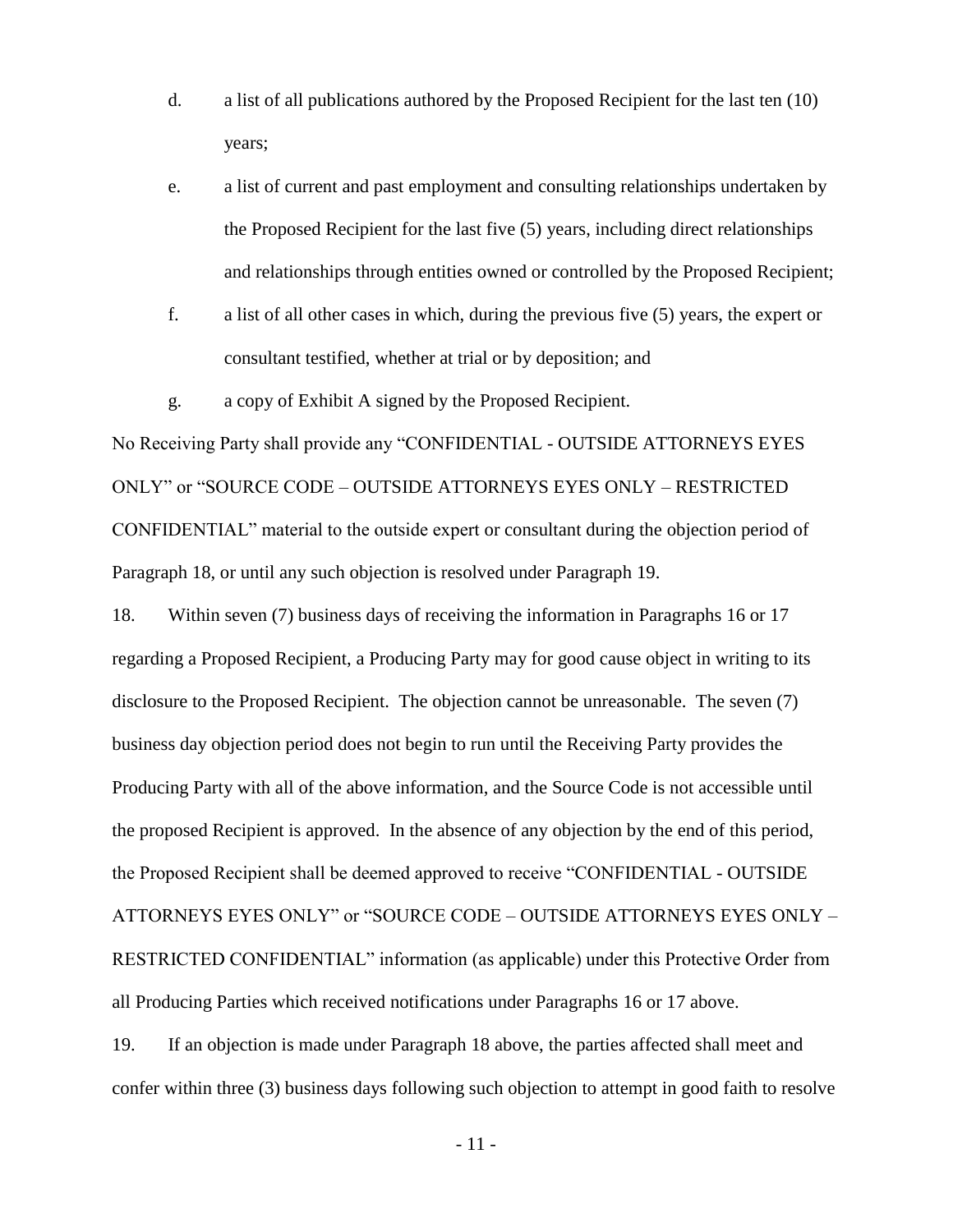the dispute informally. If the dispute is not resolved, the party seeking the disclosure shall seek relief from the Court no later than seven (7) business days following its objection under Paragraph [18.](#page-10-0) If relief is not sought from the Court within this time, the objection stands and the Proposed Recipient shall not receive "CONFIDENTIAL - OUTSIDE ATTORNEYS EYES ONLY" and/or "SOURCE CODE – OUTSIDE ATTORNEYS EYES ONLY – RESTRICTED CONFIDENTIAL" information respectively under this Protective Order from the Producing Party which had objected under Paragraph [18](#page-10-0) above.

### **Disclosure and Review of Source Code**

<span id="page-11-0"></span>20. To the extent a Producing Party's Source Code is discoverable in this action, it may be designated as "SOURCE CODE – OUTSIDE ATTORNEYS EYES ONLY – RESTRICTED CONFIDENTIAL" and, in addition to the protections of paragraph [14](#page-5-1)[-19,](#page-10-1) shall be subject to the following additional restrictions and protections:

- a. Source code in electronic format shall be made available for inspection in native format on a standalone computer (the "Source Code Computer") in a secure room (the "Source Code Review Room") at one of the following locations at the election of the Producing Party: (i) any office of the Producing Party's outside counsel in Texas, (ii) any place of business of the Producing Party in Texas, or (iii) if mutually agreed to, any other location.
- b. Source Code will be produced so that it can be reviewed as it is kept in the normal course of business in its native format reviewable with developer's tools. This means in source code files (.c, .cpp,.cs,.java, etc., depending on the programming language used), in the same files and directories as the source code is kept in the normal course of business so that a reviewer is able to use the Source Code review tools to determine what functions call what other functions, and to step

- 12 -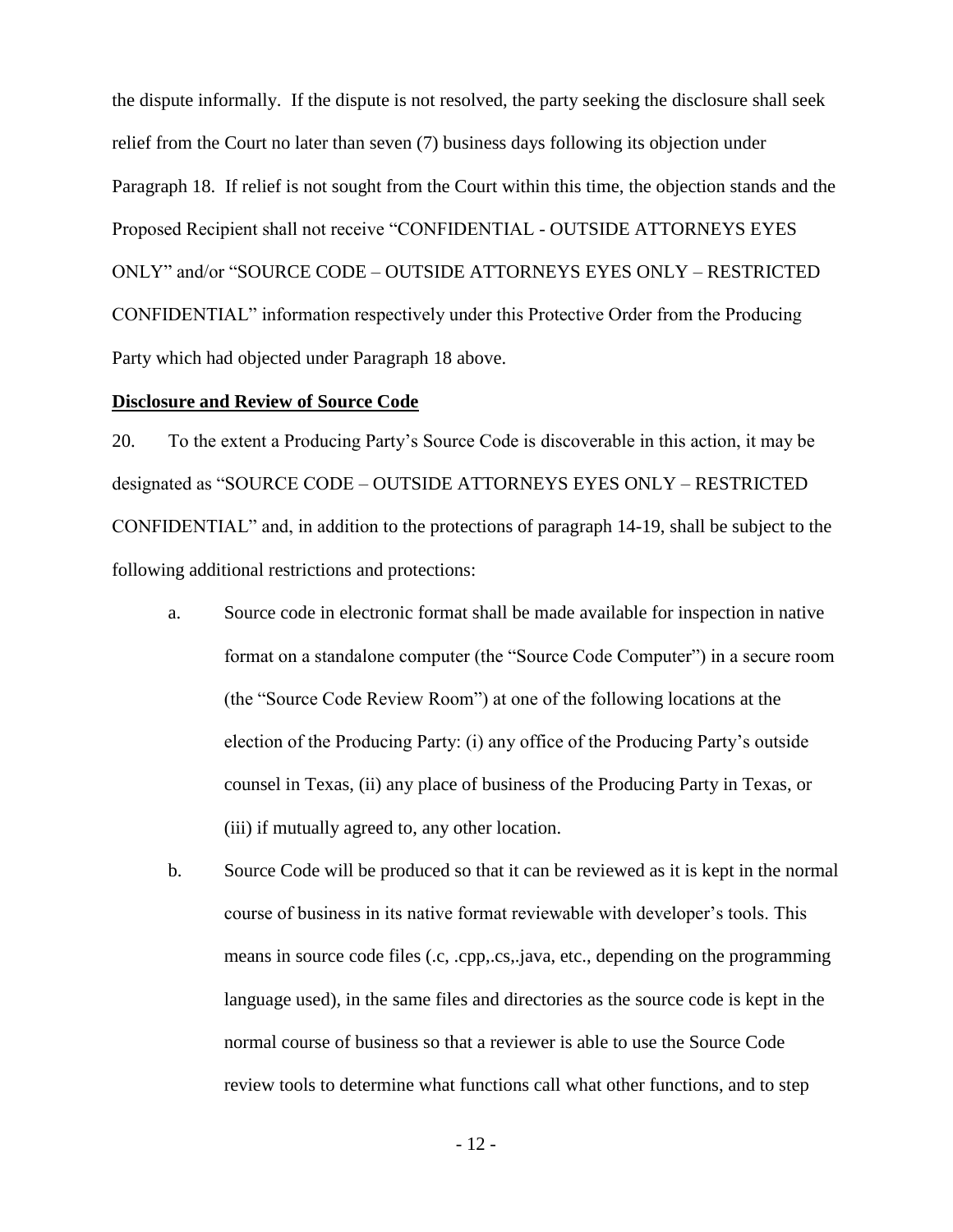through it line by line. Alternatively, at the option of the Producing Party, Source Code may be produced in encrypted media and the Receiving Party shall copy the Source Code from the encrypted media to the standalone Source Code Computer, which shall be maintained at its Outside Counsel offices following the restrictions in paragraphs 16-20 with the exception of the notification provisions for gaining access to the inspection location.

- c. Unless a Producing Party chooses to disclose Source Code prior to request from the Receiving Party, the Receiving Party shall provide ten (10) business days notice of the Source Code that it wishes to inspect prior to the first inspection of any Source Code.
- d. Once the Producing Party has initially produced the Source Code for inspection and review, it shall make it available for additional inspection upon three (3) business days notice and, to the extent shorter notice is provided, the Producing Party agrees to use reasonable efforts to accommodate the Receiving Party's request. The Producing Party and the Receiving Party shall consult with one another in advance regarding particular Source Code review tools to be installed on the computer. The Producing Party agrees to make review tools available on the Source Code Computer to the Receiving Party upon reasonable request, including free tools downloadable from the internet (such as Visual Studio Express tools). If the requested review tools must be purchased, the Receiving Party shall be responsible for bearing the cost and for providing the installation files at least seven (7) business days in advance of the date upon which the Receiving Party wishes to have the requested review tools available for use on the Source Code Computer.

- 13 -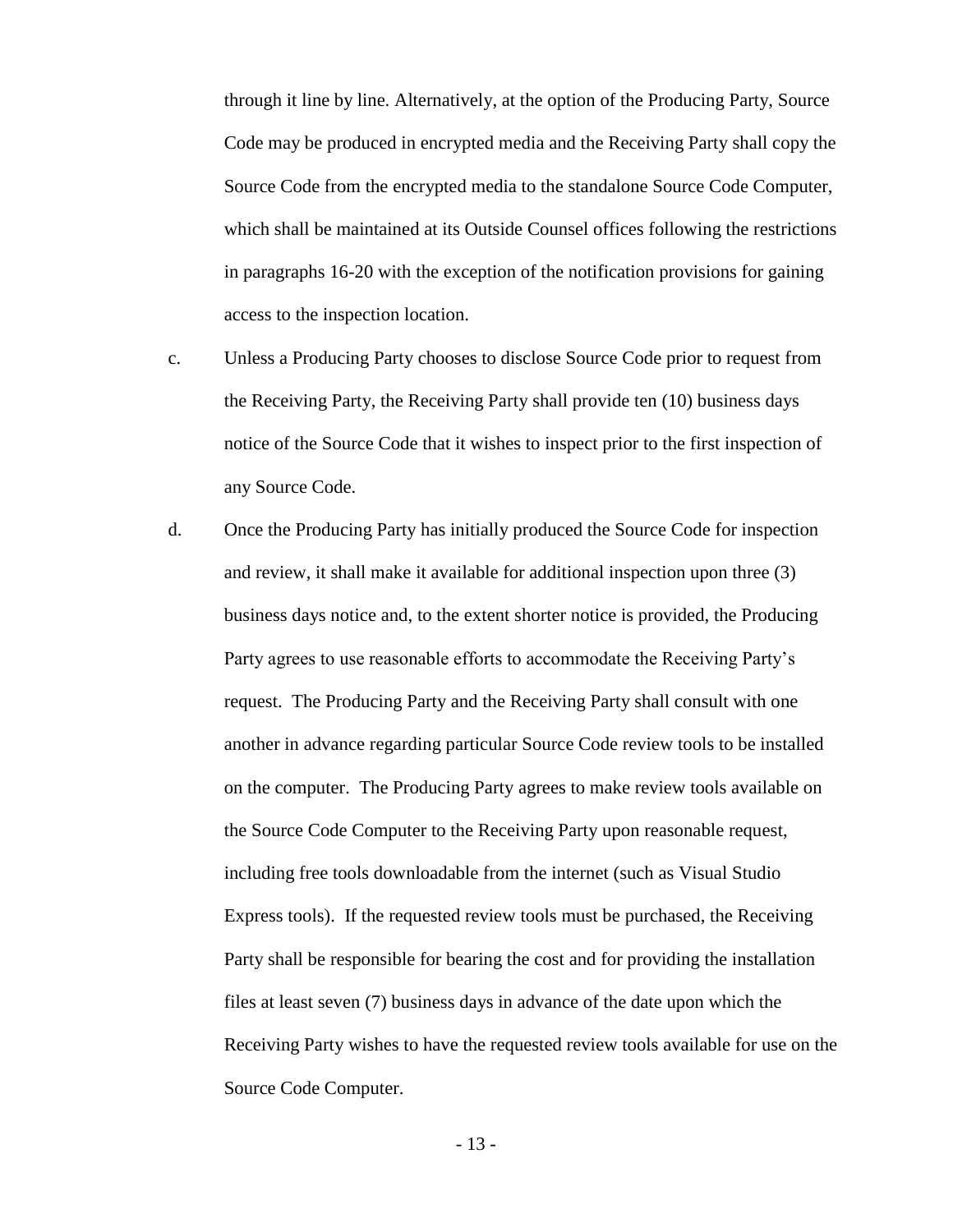- e. No recordable media or recordable devices, including without limitation sound recorders, computers, cellular telephones, peripheral equipment, cameras, CDs, DVDs, or drives of any kind, shall be permitted into the Source Code Review Room. The Receiving Party's expert(s) and/or consultant(s) may use a single computer in the review room for the sole purpose of taking and reviewing his or her notes. However, the Receiving Party's expert (s) and/or consultant(s) may not copy any portion of the Source Code on the computer. Further, the computer shall be non-networked, shall not be connected to the Internet, and shall have all input/output connections disabled while taking notes or when present in the Source Code Review Room. The taking of photographs or video shall not be permitted in the Source Code Review Room.
- f. Under no circumstances is the Source Code to be copied or transmitted in electronic form without the prior authorization of the Producing Party, except as otherwise provided herein. The Producing Party may enforce reasonable restrictions on the review of source code in electronic format, including making source code available on a stand-alone, non-networked computer, with input/output connections disabled such that source code cannot be removed, copied, or otherwise transferred from the Source Code Computer and the Source Code Computer cannot be connected to the internet.
- g. The Receiving Party's expert(s) and/or consultant(s) may take notes relating to the Source Code, but may not copy the Source Code into the notes and may not take such notes electronically on the Source Code Computer itself.
- h. The Producing Party may visually monitor the activities of the Receiving Party's representatives during any Source Code review, but only to ensure that no

- 14 -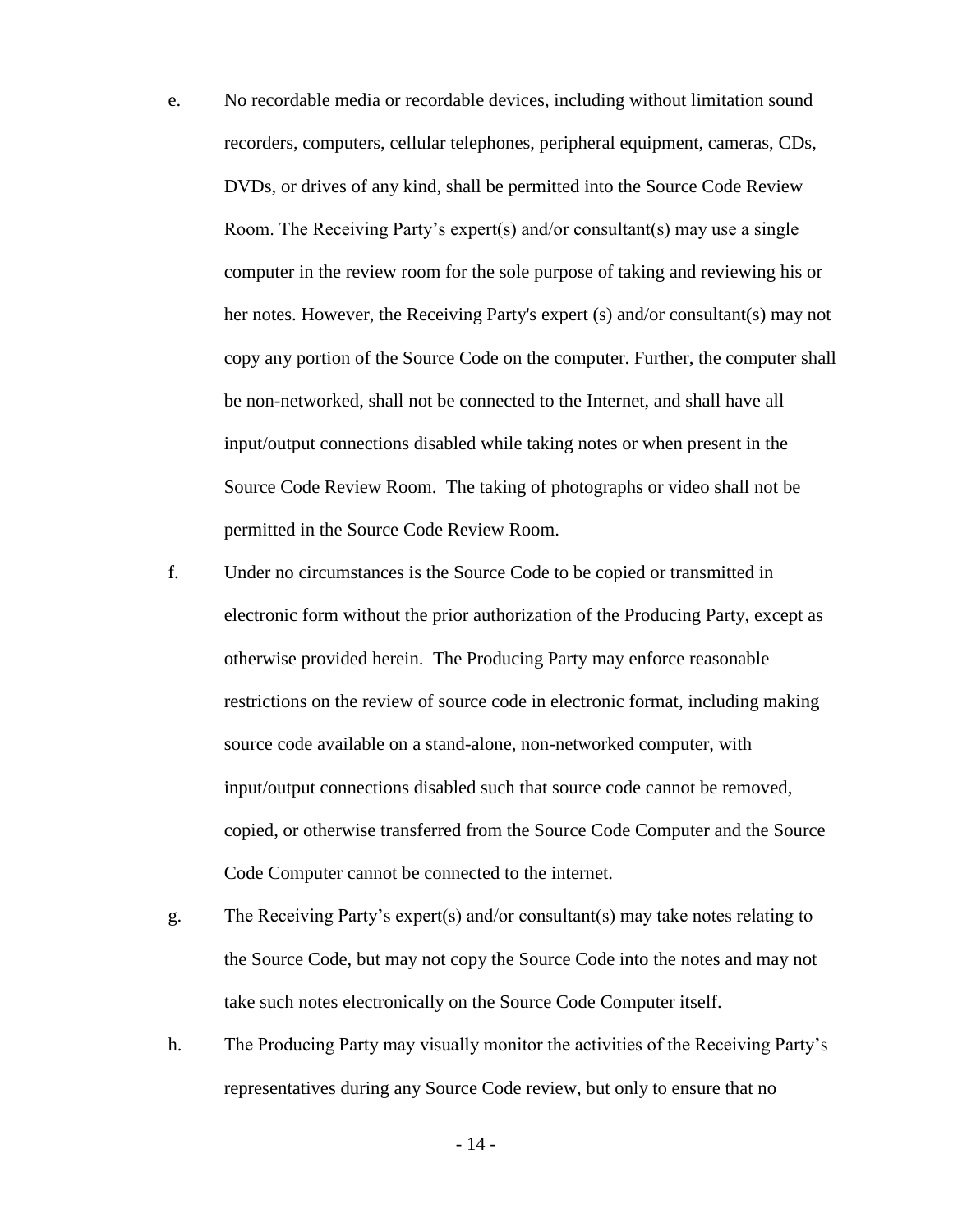unauthorized electronic records of the Source Code are being created or transmitted in any way. Any observer used by the Producing Party shall be a reasonable distance away from the Receiving Party's representatives during the Source Code review so as to refrain from overhearing a whispered conversation (in order that the Receiving Party's representatives can quietly discuss the Source Code in the course of their review).

- i. The Receiving Party shall identify all experts or consultants it requests be allowed to obtain access to the source code ("Proposed Recipient") at least seven (7) business days prior to any inspection, to permit the Producing Party time to object. The Receiving Party, as part of the identification procedure, shall provide the Producing Party with the information set forth in paragraph [17.](#page-9-1) The outside counsel for the Receiving Party retaining the expert or consultant shall also retain the expert or consultant executed Exhibit A in its files.
- <span id="page-14-0"></span>j. No copies of all or any portion of the Source Code may leave the Source Code Review Room except as otherwise provided herein. Further, no other written or electronic record of the Source Code is permitted except as otherwise provided herein. The Receiving Party may request certain portions of the Producing Party's Source Code be printed to paper copies by identifying such portions to the Receiving Party. The Receiving Party shall not request printed copies of the Source Code in order to review blocks of Source Code elsewhere in the first instance, i.e., as an alternative to reviewing that Source Code electronically on the Source Code Computer, as the Parties acknowledge and agree that the purpose of the protections herein would be frustrated by printing portions of code for review and analysis elsewhere, and that the Producing Party shall be required to print

- 15 -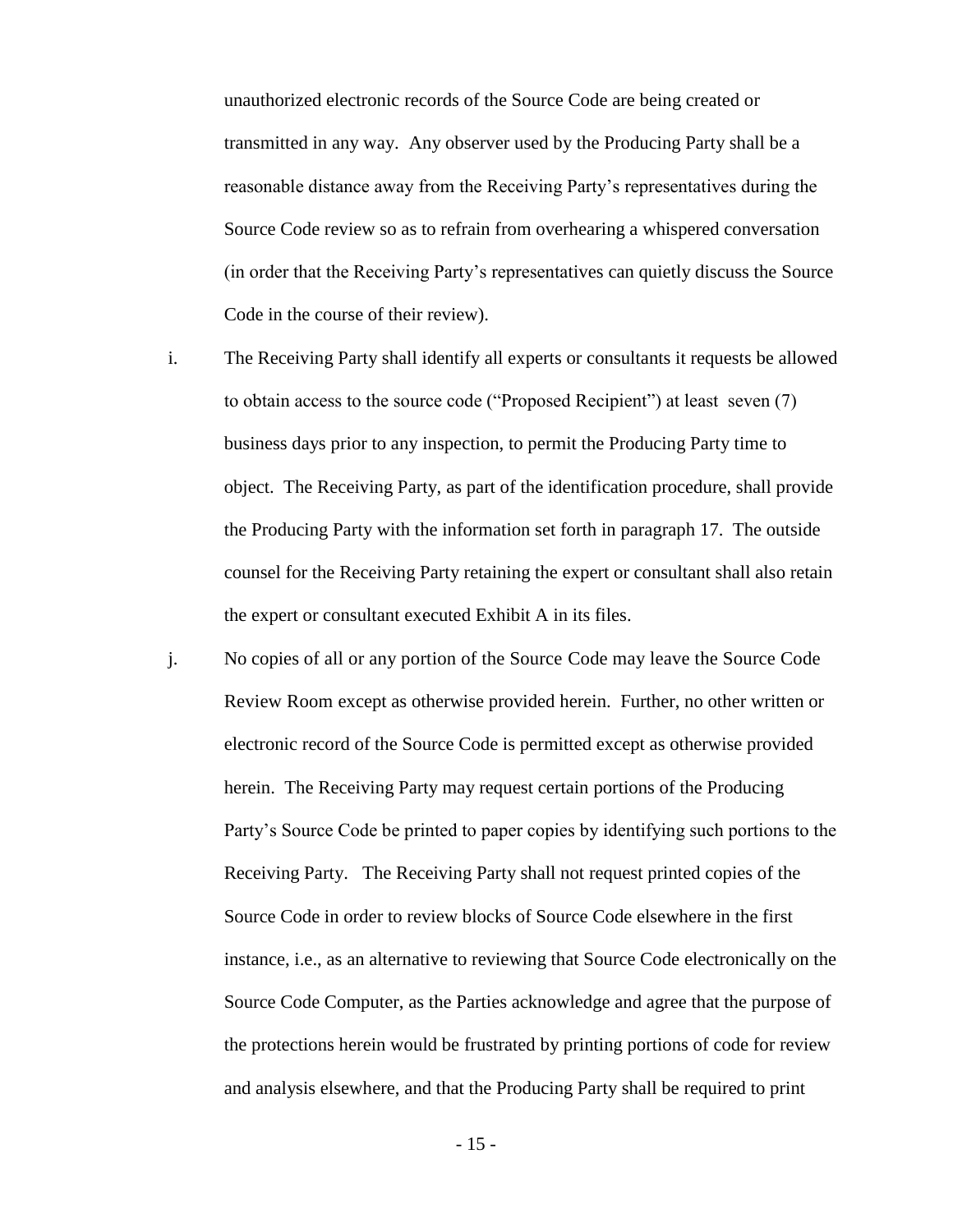Source Code only when absolutely and directly necessary to prepare court filings or pleadings or other papers (including formal infringement contentions and a testifying expert's expert report). Within four (4) business days of a request, the Producing Party shall either (i) produce one copy set of the requested pages to the Receiving Party, or (ii) inform the Requesting Party that it objects to the request as excessive or not submitted for a permitted purpose. If, after meeting and conferring, the Producing Party and the Receiving Party cannot resolve the objection, the Receiving Party shall be entitled to seek a Court resolution of whether the request is narrowly tailored and for a permitted purpose. The burden shall be on the Receiving Party to demonstrate that such printed portions are reasonably necessary for a permitted purpose. The Producing Party will affix the proper Bates labeling and "SOURCE CODE – OUTSIDE ATTORNEYS EYES ONLY – RESTRICTED CONFIDENTIAL" confidentiality designation to any printed copies to be produced to the Receiving Party.

- k. All persons viewing Source Code in the Source Code Review Room shall sign on each day they view Source Code a log, if provided, that will include the names of persons who enter the Source Code Review Room to view the Source Code and when they enter and depart.
- l. Unless otherwise agreed in advance by the Parties in writing, following each day on which inspection is done under this Order, the Receiving Party's outside counsel and/or experts shall remove all notes, documents, and all other materials from the Source Code Review Room. The Producing Party shall not be responsible for any items left in the room following each inspection session, and the Receiving Party shall have no expectation of confidentiality for any items left in

- 16 -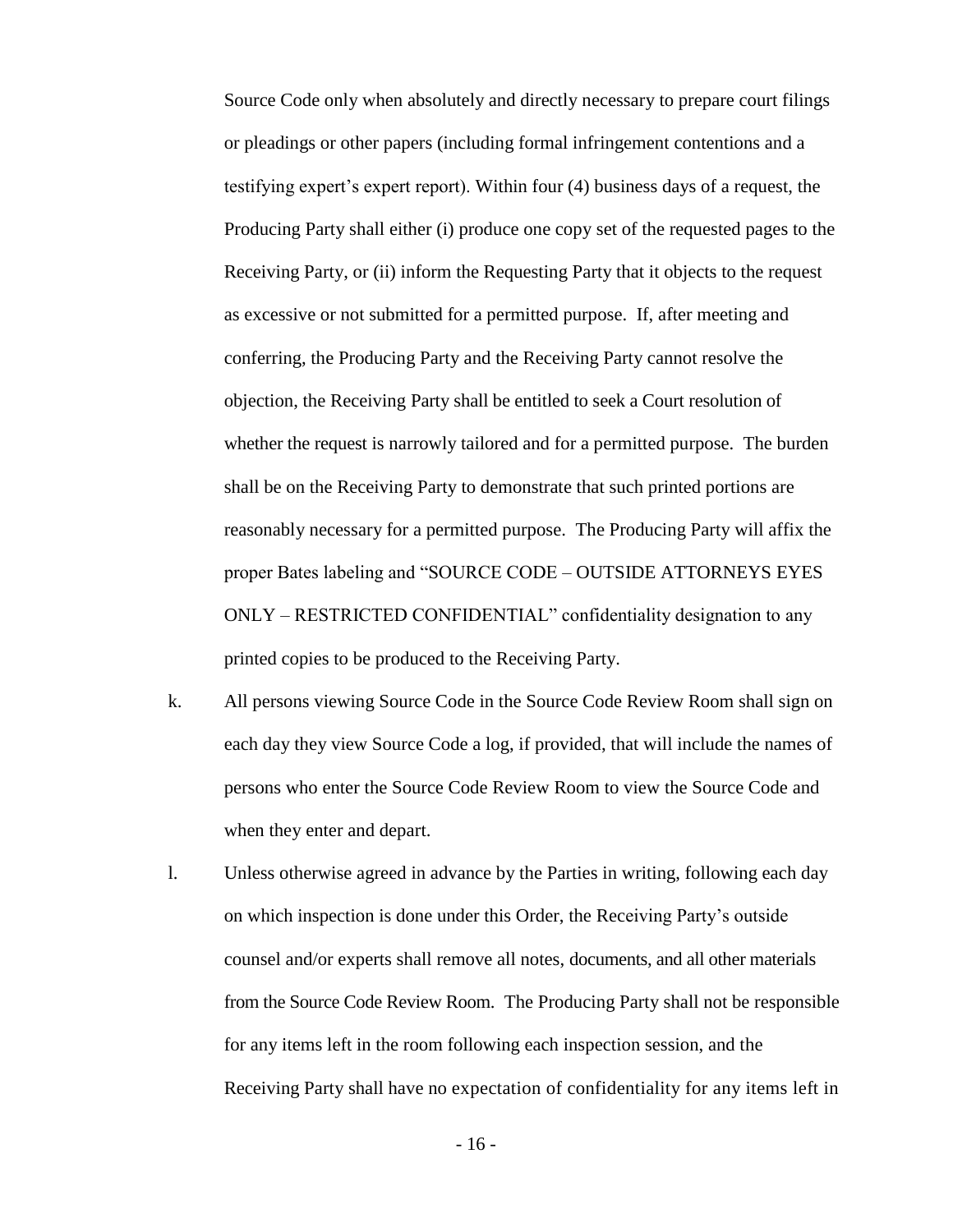the room following each inspection session without a prior agreement to that effect.

- m. The Receiving Party will not print, copy, remove, or otherwise transfer any Source Code from the Source Code Computer including, without limitation, copying, removing, or transferring the Source Code onto any recordable media or recordable device. The Receiving Party will not transmit any Source Code in any way from the Source Code Review Room.
- n. The Receiving Party's outside counsel of record and any person receiving a copy of any Source Code shall maintain and store any paper copies of the Source Code at their offices in a manner that prevents duplication of or unauthorized access to the Source Code, including, without limitation, storing the Source Code in a locked room or cabinet at all times when it is not in use.
- o. The Receiving Party's outside counsel of record may make no more than three (3) additional paper copies of any portions of the Source Code received from a Producing Party pursuant to Paragraph [20.j above,](#page-14-0) not including copies attached to court filings, and shall maintain a log of all paper copies of the Source Code. The log shall include the names of the reviewers and/or recipients of paper copies and locations where the paper copies are stored. Upon seven (7) business day's advance notice to the Receiving Party by the Producing Party, the Receiving Party shall provide a copy of this log to the Producing Party.
- p. For depositions, copies of Source Code that are marked as deposition exhibits shall not be provided to the Court Reporter or attached to deposition transcripts; rather, the deposition record will identify the exhibit by its production numbers.

- 17 -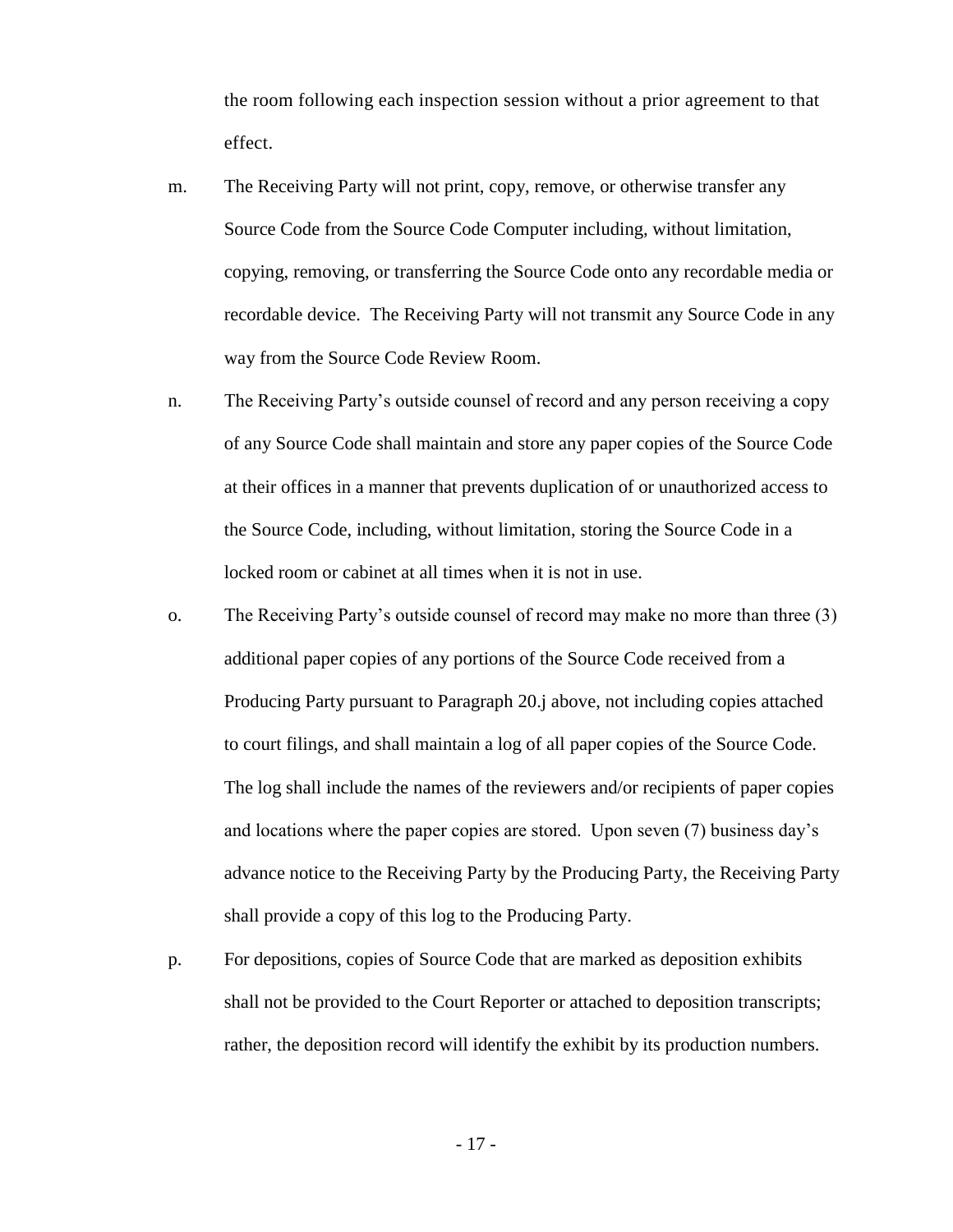All paper copies of Source Code brought to the deposition shall be securely destroyed in a timely manner following the deposition.

Except as provided in this paragraph, absent express written permission from the Producing Party, the Receiving Party may not create electronic images, or any other images, or make electronic copies, of the Source Code from any paper copy of Source Code for use in any manner (including by way of example only, the Receiving Party may not scan the Source Code to a PDF or photograph the code). Images or copies of Source Code shall not be included in correspondence between the Parties (references to production numbers shall be used instead), and shall be omitted from pleadings and other papers whenever possible. If a Party reasonably believes that it needs to submit a portion of Source Code as part of a filing with the Court, the Parties shall meet and confer as to how to make such a filing while protecting the confidentiality of the Source Code and such filing will not be made absent (i) agreement from the Producing Party that the confidentiality protections will be adequate, or (ii) Court order. If a Producing Party agrees to produce an electronic copy of all or any portion of its Source Code or provide written permission to the Receiving Party that an electronic or any other copy needs to be made for a Court filing, the Receiving Party's communication and/or disclosure of electronic files or other materials containing any portion of Source Code (paper or electronic) shall at all times be limited solely to individuals who are expressly authorized to view Source Code under the provisions of this Order. Where the Producing Party has provided the express written permission required under this provision for a Receiving Party to create electronic copies of Source Code, the Receiving Party shall maintain a log of all such electronic copies of any portion of Source Code in its possession or in the possession of its retained consultants, including the names of the reviewers and/or recipients of any such electronic copies, and the locations where the electronic copies are stored. Additionally, any such electronic copies must be labeled "SOURCE CODE –

- 18 -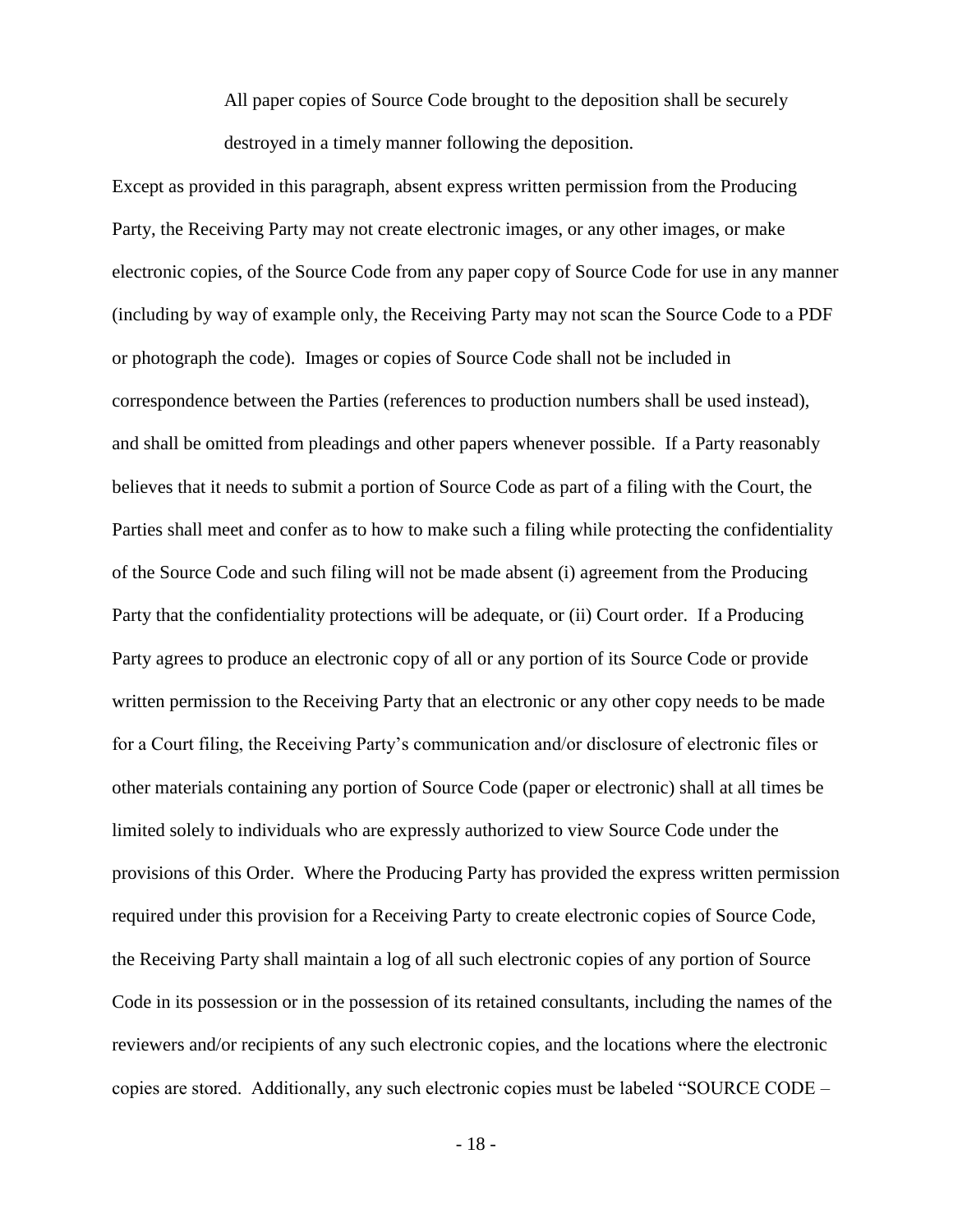OUTSIDE ATTORNEYS EYES ONLY – RESTRICTED CONFIDENTIAL" as provided for in this Order.

#### **Prosecution Bar**

21. Absent written consent from the Producing Party, any individual who receives access to "OUTSIDE ATTORNEYS' EYES ONLY" or "SOURCE CODE – OUTSIDE ATTORNEYS EYES ONLY – RESTRICTED CONFIDENTIAL" information shall not be involved in the prosecution of patents or patent applications relating to technology that is the subject of the accessed information, including without limitation the technical subject matter of patents asserted in this action and any patent or application claiming priority to or otherwise related to the patents asserted in this action, before any foreign or domestic agency, including the United States Patent and Trademark Office ("the Patent Office"). For purposes of this paragraph, "prosecution" means directly or indirectly drafting, amending, advising, or otherwise affecting the scope or maintenance of patent claims. To avoid any doubt, "prosecution" as used in this paragraph does not include representing a party before a domestic or foreign agency in connection with a reissue protest, ex parte reexamination, or inter partes reexamination; though, in connection with any such reissue protest, ex parte reexamination, or inter partes reexamination involving the patent-in-suit, Outside Counsel for Plaintiffs shall not: (i) prosecute the reexamination (in other words, serve as the prosecuting reexamination counsel); (ii) reveal any Defendant's Protected Material to any prosecuting reexamination counsel or agent; or (3) consistent with Paragraph 11 herein, use any Defendant's Protected Material for any purpose other than this litigation. This Prosecution Bar shall begin when access to "ATTORNEYS' EYES ONLY" or "SOURCE CODE – OUTSIDE ATTORNEYS EYES ONLY – RESTRICTED CONFIDENTIAL" information is first received by the affected individual and shall end two (2) years after the settlement and dismissal of the Producing Party from this action or the final non-

- 19 -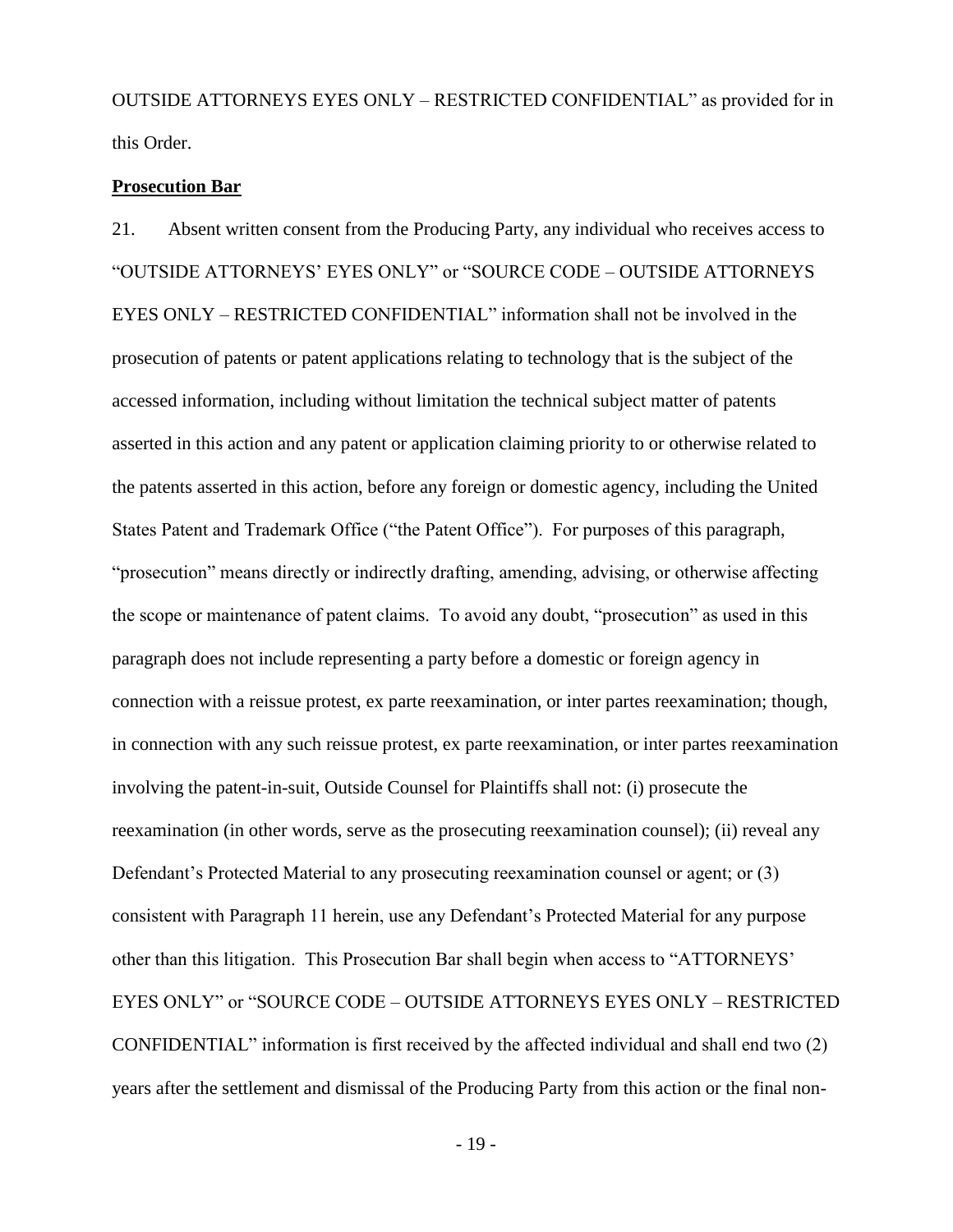appealable termination of this action. No other provision of this protective order shall be construed as invoking a prosecution bar or prohibiting any acts taken to discharge the duty of candor and good faith.

### **Making and Challenging Designations**

22. A Producing Party designating Protected Material shall limit such designations to material that it believes in good faith meets the applicable standards in Paragraph [8](#page-3-0) above.

23. A Producing Party shall designate Protected Material in substantially the following manner:

- a. The Producing Party may designate documents or written discovery responses by affixing the legend "CONFIDENTIAL" or "CONFIDENTIAL - OUTSIDE ATTORNEYS EYES ONLY" on each page that contains Protected Material. "SOURCE CODE – OUTSIDE ATTORNEYS EYES ONLY – RESTRICTED CONFIDENTIAL" Protected Material must be designated in accordance with Paragraphs 14-19.
- b. Documents made available for inspection need not be designated in advance and shall be treated as "CONFIDENTIAL - OUTSIDE ATTORNEYS EYES ONLY" until the Producing Party provides copies of documents identified by the inspecting party for production affixed with the appropriate legend.
- c. Parties may at a deposition or hearing or up to fourteen (14) business days after a deposition or hearing designate the depositions or hearing, or portions thereof, as Protected Material pursuant to this Order. If discovery or testimony is taken of Third Parties, the Third Parties may also make the same designations at a deposition or hearing or up to fourteen (14) business days after a deposition or hearing. The party making the designation shall make arrangements with the

- 20 -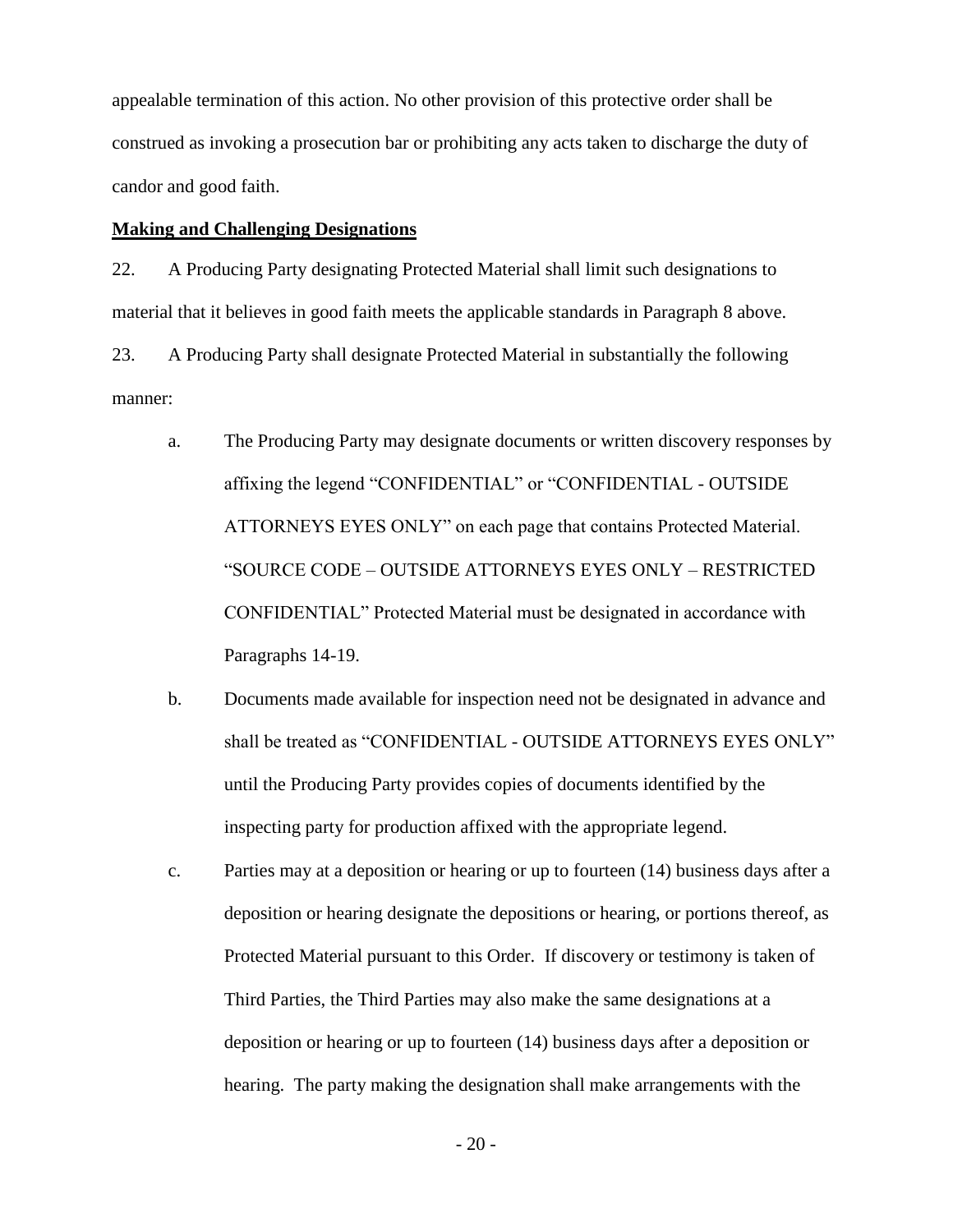court reporter to label the relevant pages with the appropriate designation. Video or DVD versions of the depositions will automatically have the same designation as the transcript. Access to the deposition or hearing transcript so designated shall be limited in accordance with the terms of this Order. Until expiration of the 14 business day period, the entire deposition or hearing transcript shall be treated as "CONFIDENTIAL - OUTSIDE ATTORNEYS EYES ONLY." The Producing Party may cure such failure in accordance with Paragraph 24.

d. A Producing Party shall affix the appropriate legend prominently on any tangible thing or media, or on the exterior of any case or container in which the information or item is stored. To ensure the security of "CONFIDENTIAL" and "CONFIDENTIAL - OUTSIDE ATTORNEYS EYES ONLY" information produced in electronic form, the Producing Party may produce such documents in TIFF or PDF formats. A Producing Party may designate any other Protected Material not in documentary, tangible or physical form by informing the Receiving Party of the designation in writing at or before the time of production or inspection.

<span id="page-20-0"></span>24. Inadvertent failure to designate Protected Material does not waive a Producing Party's right to secure the protections of this Order.

- a. The Producing Party must notify the Receiving Party in writing promptly upon the discovery of the inadvertent failure to designate and take whatever steps are necessary to replace the documents with documents containing the appropriate legends or otherwise designate the materials as set forth above.
- b. Upon receiving the written notice, the Receiving Party shall promptly make all reasonable efforts to assure that the material is treated in accordance with the

- 21 -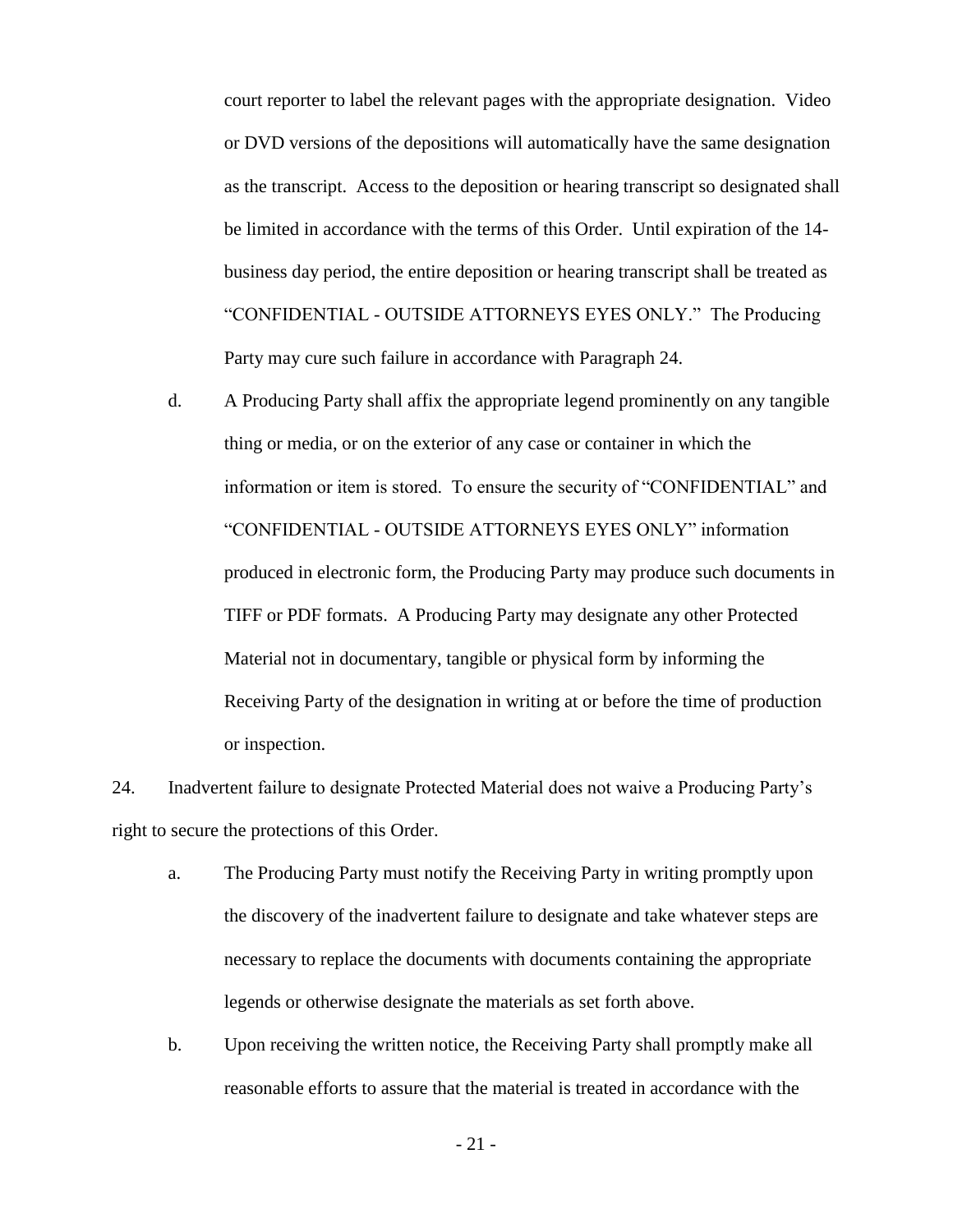corrected designation, including seeking the retrieval or destruction of any copies distributed to unauthorized individuals; and destroy copies of documents that have been replaced with documents containing the proper designation.

c. The Receiving Party shall not be held in violation of this Order for any otherwise permissible disclosures made before receipt of such notice.

25. At any time, a Receiving Party may challenge the propriety of the designation on Protected Materials by providing the Producing Party written notice identifying the documents or information that it contends should be designated differently. The Receiving Party challenging the propriety of the designation and the Producing Party which designated the Protected Material shall meet and confer in an attempt to resolve any such disputes promptly and informally. If they cannot reach agreement, either party may follow the Court's rules governing discovery disputes to request that the Court affirm, cancel or modify the designation. On any such request to the Court, the Receiving Party shall bear the burden of establishing good cause to establish that the Producing Party incorrectly classified the Protected Material. Until the Court rules otherwise, the Producing Party's designation of the Protected Material remains in effect and is fully enforceable under this Order.

26. Information does not qualify for protection under this Order, and none of its provisions apply to, material that:

- a. is available to the general public at the time of its production, or becomes available to the general public after its production through no fault of a Receiving Party;
- b. was independently and legally obtained by a Receiving Party from any other person or party having no obligation of confidentiality and the right to make such disclosure; or

- 22 -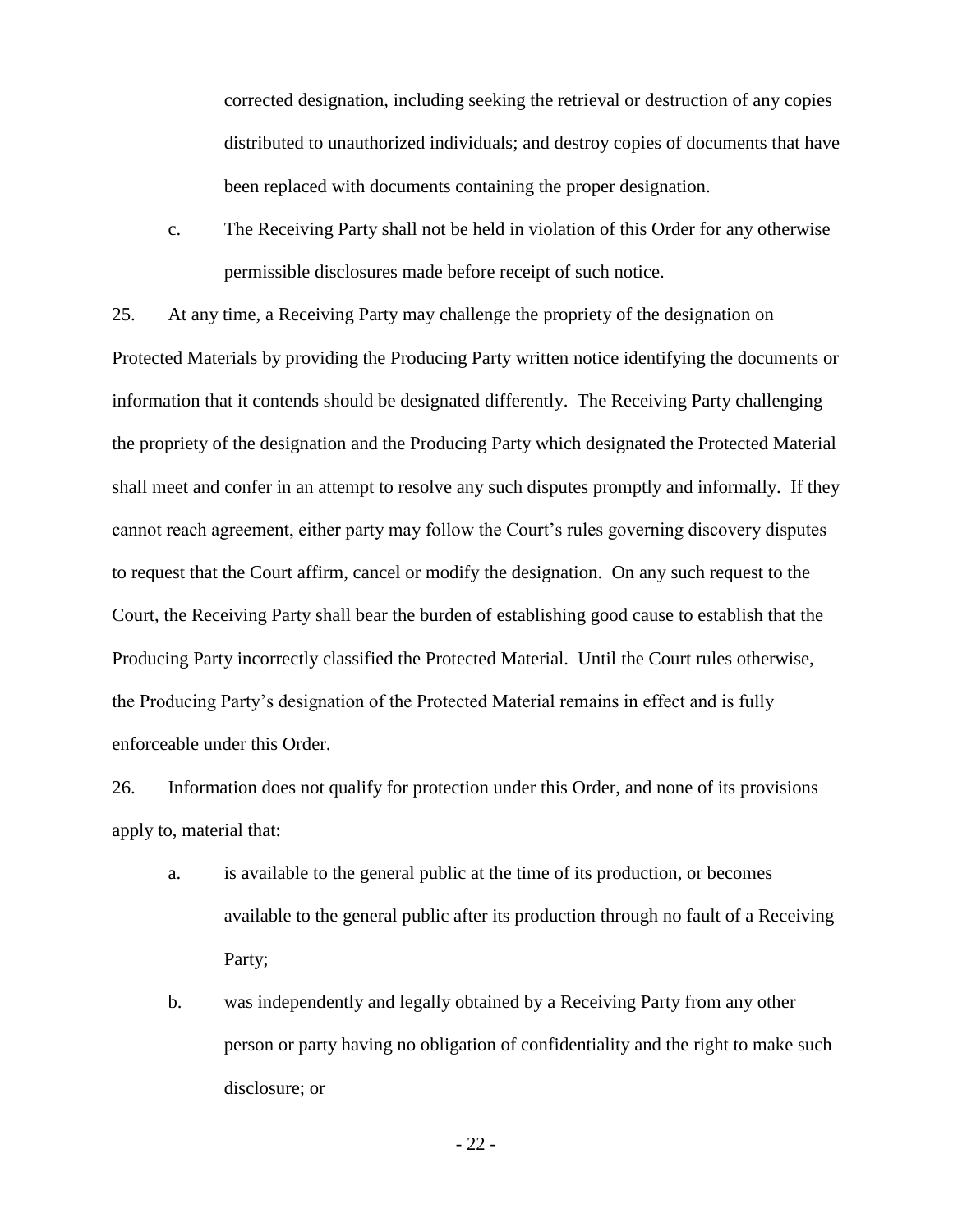c. was previously produced, disclosed or provided by the Producing Party to the Receiving Party without an obligation of confidentiality, except for materials covered under Paragraph [24](#page-20-0) inadvertent disclosure.

#### **Inadvertent Production of Privileged Documents**

27. The inadvertent production of documents or other material subject to the attorney-client privilege, work product doctrine or any other privilege or immunity does not constitute a waiver of any applicable privilege.

- a. Promptly upon learning of the inadvertent disclosure, the Producing Party must notify the Receiving Party of the inadvertent production, provide the basis for the asserted privilege(s), and request return of the documents.
- b. The Receiving Party must promptly return or confirm destruction of all copies of such materials; but doing so shall not preclude the Receiving Party from seeking to compel production of those materials, or constitute an admission that the materials were in fact privileged.
- c. In addition to any other obligation to preserve documents, the Producing Party must preserve any documents recalled under this Paragraph for the duration of this litigation.

#### **Filing Under Seal**

28. All transcripts of depositions, exhibits, answers to interrogatories, pleadings, briefs, and other documents submitted to the Court that have been designated as "CONFIDENTIAL," or "CONFIDENTIAL - OUTSIDE ATTORNEYS EYES ONLY," or which contain information so designated, shall be filed under seal in accordance with Local Rule CV-5(a)(7), or if electronic submission is impossible, in sealed envelopes or other appropriate sealed containers labeled with the case caption, the words "CONFIDENTIAL," "CONFIDENTIAL - OUTSIDE

- 23 -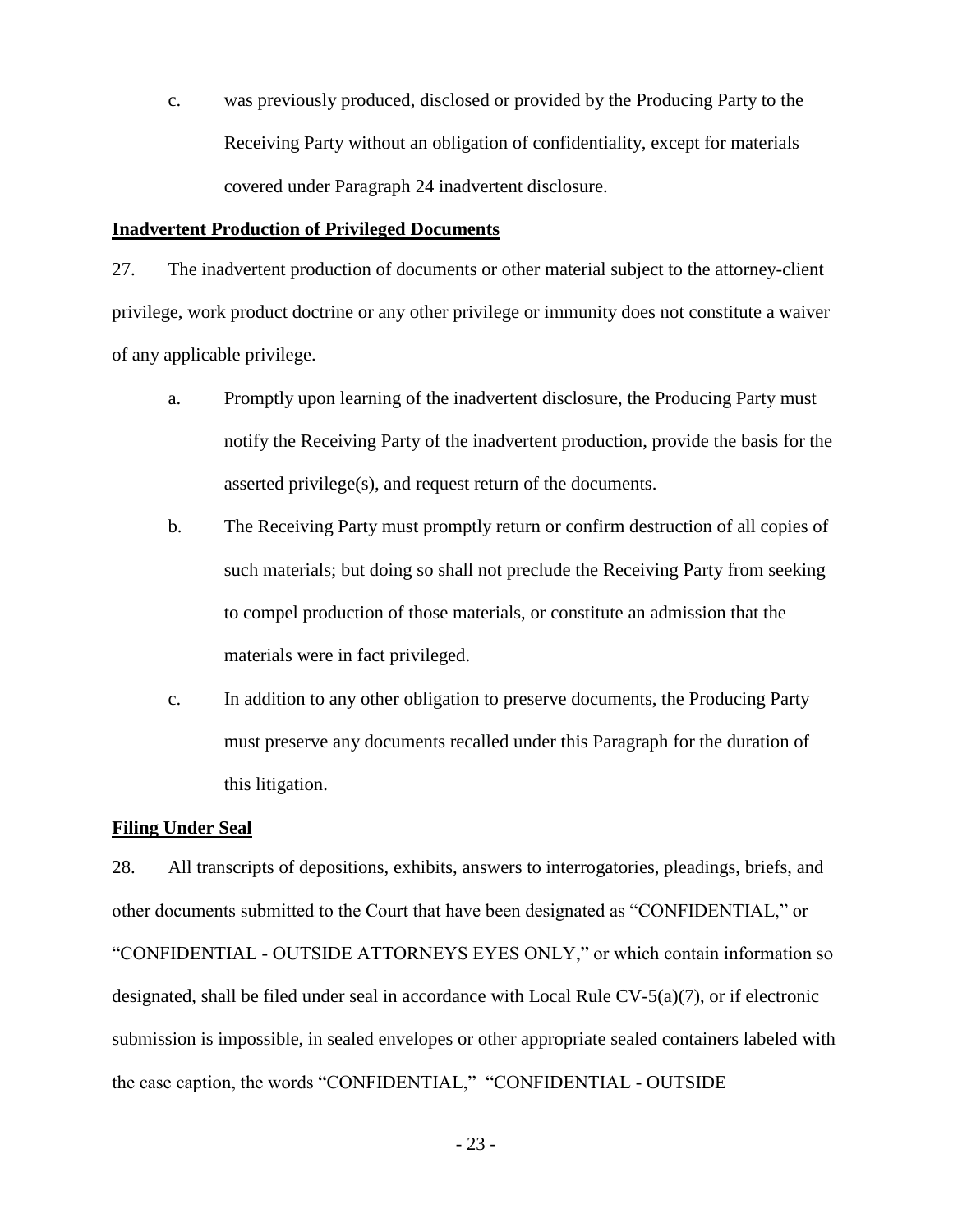ATTORNEYS EYES ONLY," or "SOURCE CODE – OUTSIDE ATTORNEYS EYES ONLY

– RESTRICTED CONFIDENTIAL" as appropriate, and a statement in substantially the following form, or such as other form as ordered by the Court or required by the Clerk of the Court:

> This envelope contains confidential information filed in this case by [name of party] that is subject to a Protective Order of the Court. It should not be opened or its contents disclosed, revealed or made public except by Order of the Court or agreement of the parties.

#### **Use of Protected Material at Hearing or Trial**

29. The Order also applies to pretrial discovery. Nothing in this Order shall be deemed to prevent the Parties from introducing any Protected Material into evidence at the trial of this Action, or from using any information contained in Protected Material at the trial of this Action, subject to any pretrial order issued by this Court. In the event that Protected Material may be offered in evidence at trial or at any hearing, a Producing Party may move the Court for an order that Protected Material be received *in camera* or under such other conditions as are necessary to prevent inappropriate disclosure, such as filing under seal or exclusion from the courtroom of all persons not authorized to review the Protected Material under Paragraphs 10-20. Upon such a motion, the Court will determine what protection, if any, may be afforded to the Protected Material at the hearing or trial.

### **Additional Protection**

- 24 - 30. This Protective Order is entered without prejudice to the right of any party to seek different or additional protections if it believes the protections of this order are not applicable or are inadequate. Nothing herein shall be deemed to preclude any Producing Party from seeking such different or additional protection, including that certain matter not be produced at all. Each of the Parties shall also retain the right to file a motion with the Court (a) to modify this Order to allow disclosure of Protected Material to additional persons or entities if reasonably necessary to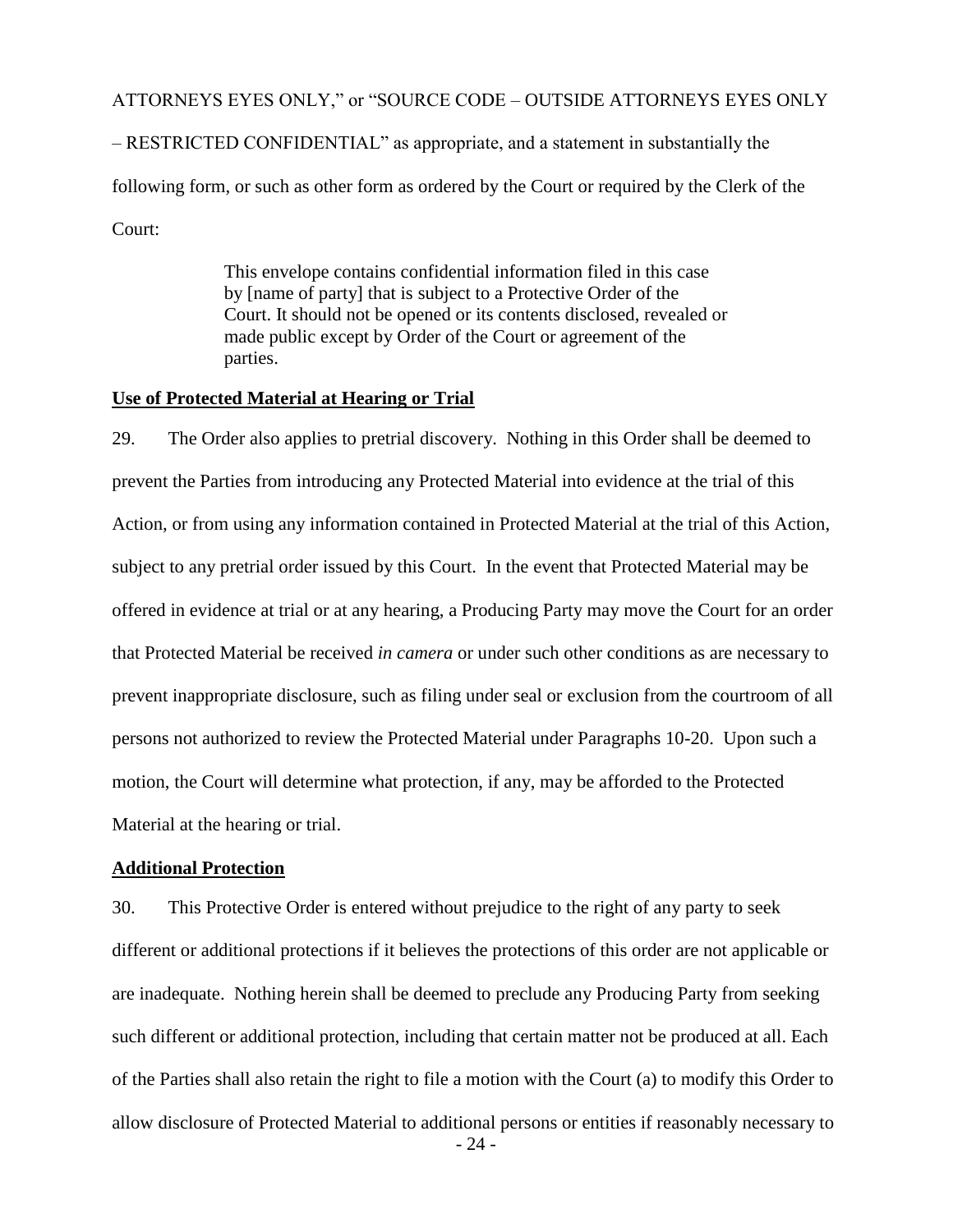prepare and present this Action and/or (b) to apply for additional protection of Protected Material.

31. Any Party knowing or believing that any other party is in violation of or intends to violate this Order and has raised the question of violation or potential violation with the opposing party and has been unable to resolve the matter by agreement may move the Court for such relief as may be appropriate in the circumstances. Pending disposition of the motion by the Court, the Party alleged to be in violation of or intending to violate this Order shall discontinue the performance of and/or shall not undertake the further performance of any action alleged to constitute a violation of this Order.

#### **No Waiver**

32. Execution of this Protective Order shall not constitute a waiver of the right of any party to claim in this action or otherwise that any Protected Material, or any portion thereof, is privileged or otherwise non-discoverable, or is not admissible in evidence in this action or any other proceeding.

### **No Limitations on Party's Own Protected Material**

33. Nothing in this Order shall restrict any party to this lawsuit or its attorneys from disclosing or using, in any manner and for any purpose, its own Protected Material.

## **Subpoena of Protected Material**

34. If any Receiving Party receives a subpoena or other legal process commanding the production of any Protected Material, that party shall inform the party requesting the production that some or all of the material covered by the subpoena or order is subject to this Protective Order and promptly give written notice thereof to the Producing Party (or their counsel of record in this case). If the Producing Party challenges the production, it shall have the burden of seeking a court order relieving the subpoenaed party of the obligations pursuant to the subpoena;

- 25 -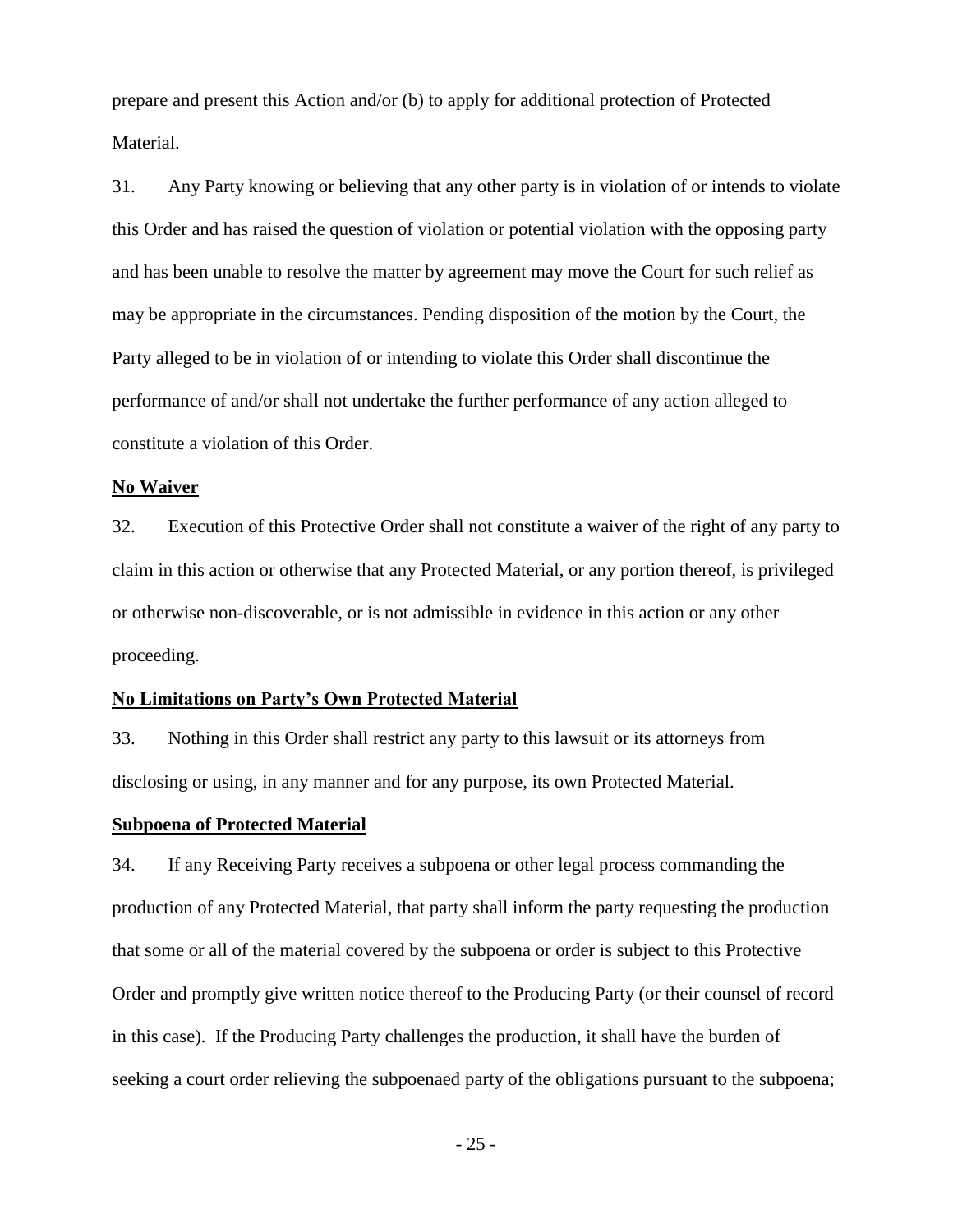and the Receiving Party shall not produce any Protected Material absent an order of a court of competent jurisdiction or the express written consent of the Producing Party.

### **Unauthorized Access**

35. The Receiving Party shall promptly notify the Producing Party upon becoming aware of any loss, theft and/or unauthorized copying or disclosure of Protected Material, and shall take all steps reasonably necessary and available to retrieve such Protected Material and prevent any further unauthorized access or dissemination.

#### **Disposition of Protected Material**

36. Unless otherwise ordered or agreed, within sixty (60) days after the settlement and dismissal of a Producing Party from this action or the final non-appealable termination of this action, each Receiving Party shall, at the Producing Party's option, return or destroy all Protected Material, including all copies, duplicates, indexes, notes, abstracts, compilations, summaries or any other form of reproducing or capturing of any Protected Material. Outside counsel for each party shall remind any experts, consultants and others as appropriate of their obligation to destroy or return Protected Material. Outside Counsel for the party or parties receiving the Protected Material shall keep their attorney work product and all documents filed in this action which refer or relate to any Protected Material. Attorney work product may be used in subsequent litigation provided that such use does not disclose Protected Material or any information contained therein. The Receiving Party shall submit a written certification by the sixty-day (60) deadline confirming that all Protected Material has been destroyed (or handled as otherwise ordered or agreed) and which affirms that the Receiving Party has not retained any paper or electronic copies not otherwise authorized under this Order.

#### **Survival of Order**

37. The terms of this Protective Order shall survive and remain in effect after the termination of the above-captioned matter.

- 26 -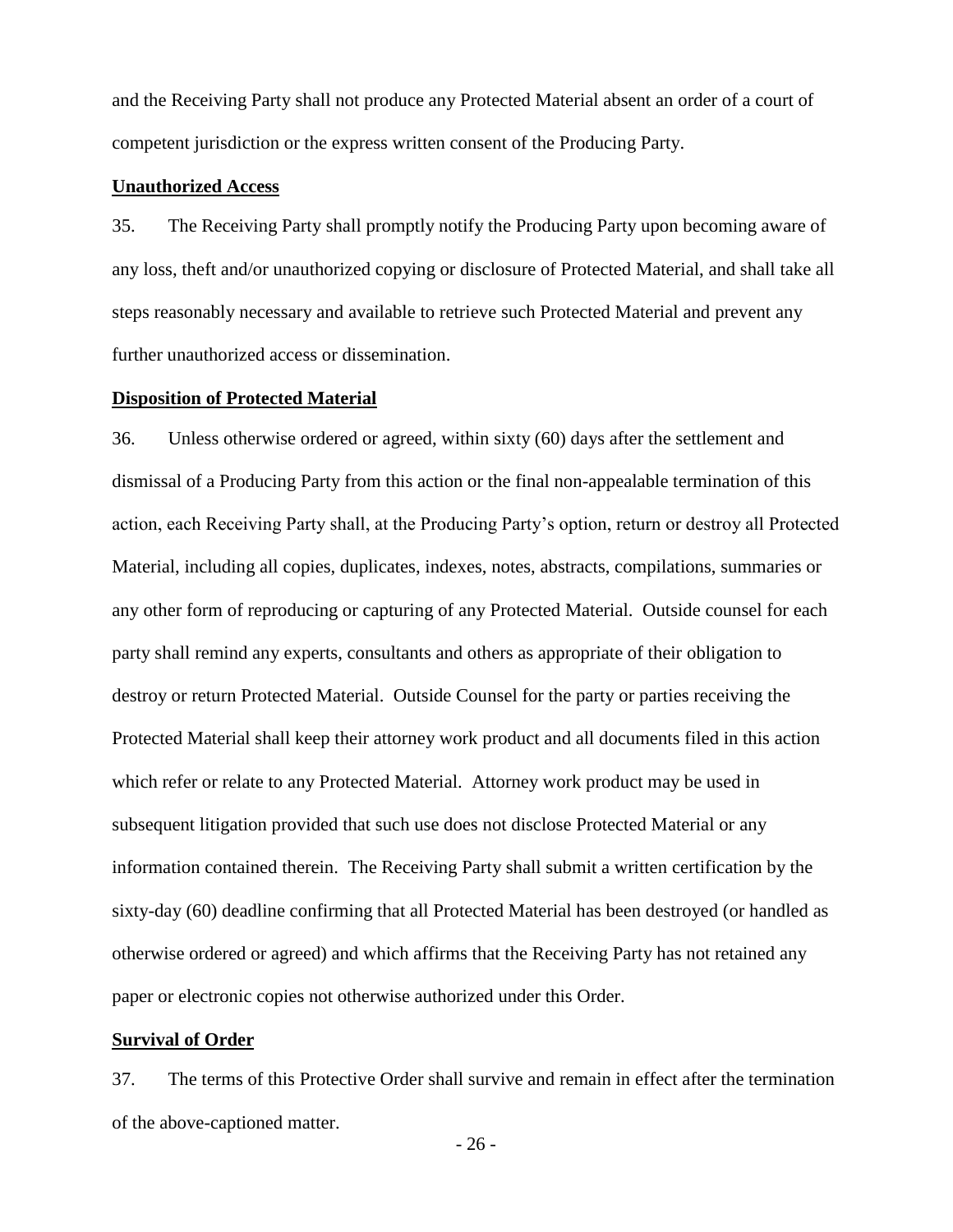## **Binding Effect**

38. This Order shall be binding upon the parties and their attorneys, successors, executors, personal representatives, administrators, heirs, legal representatives, assigns, subsidiaries, divisions, employees, agents, independent contractors, or other persons or organizations over which they have control.

## **Effective as a Stipulation**

39. This Stipulated Protective Order shall become effective as a stipulation between the parties immediately upon the filing of the motion to enter stipulated protective order, notwithstanding the pendency of approval by the Court, and the parties shall treat any Protected Material produced before Court approval as provided herein.

40. In the event that any of dates provided for in this Orders falls on a weekend or Court holiday, the deadline is modified to be the next Court business day.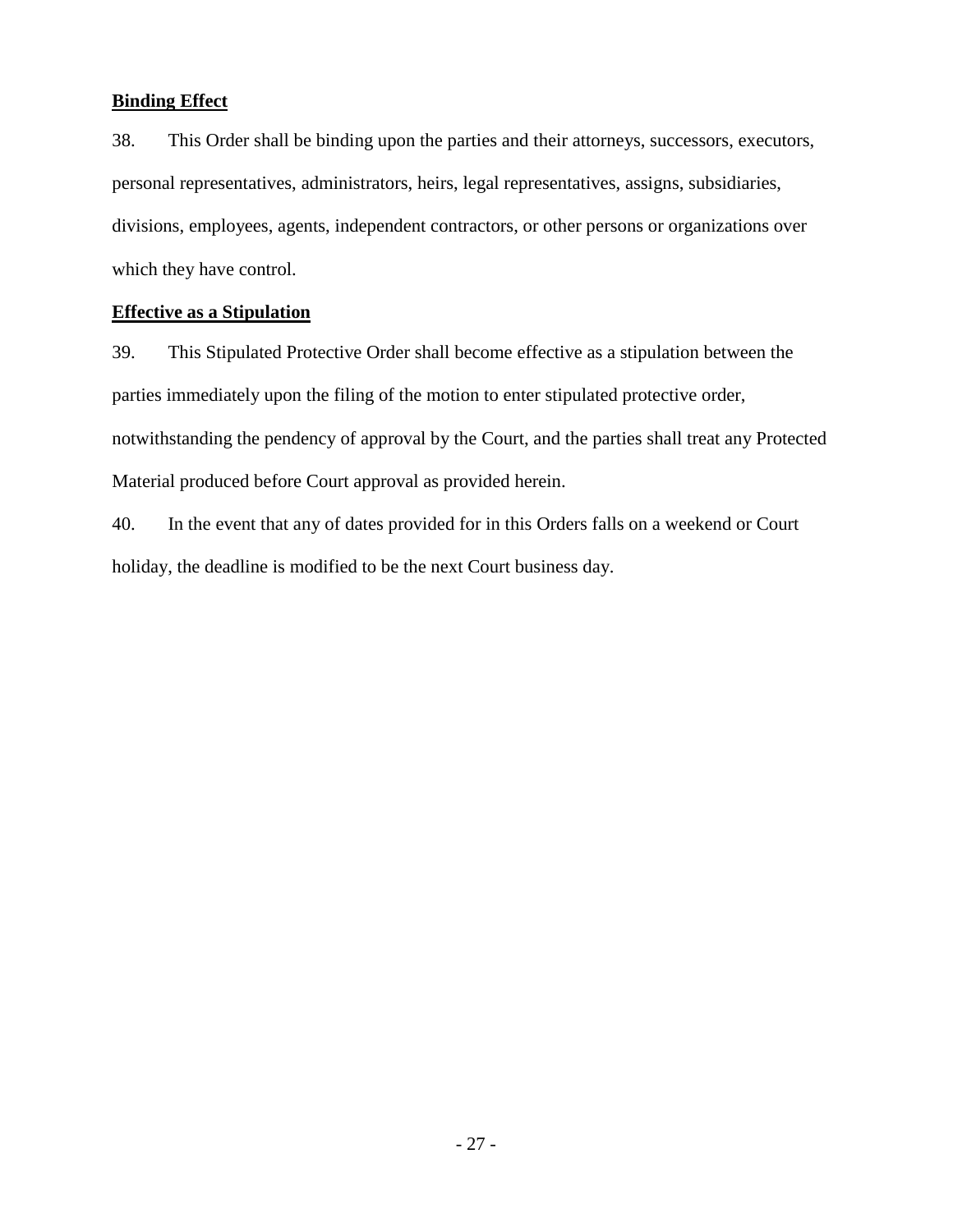## **IN THE UNITED STATES DISTRICT COURT FOR THE EASTERN DISTRICT OF TEXAS TYLER DIVISION**

| UNILOC USA, INC., ET AL.<br>Plaintiffs,               |                             |
|-------------------------------------------------------|-----------------------------|
| VS.                                                   | <b>CASE NO. 6:10-CV-373</b> |
| SONY CORPORATION OF AMERICA, ET<br>AL.<br>Defendants. | <b>PATENT CASE</b>          |
| UNILOC USA, INC., ET AL.<br>Plaintiffs,               |                             |
| VS.                                                   | <b>CASE NO. 6:10-CV-471</b> |
| DISK DOCTORS LABS, INC., ETAL.<br>Defendants.         | <b>PATENT CASE</b>          |
| UNILOC USA, INC., ET AL.<br>Plaintiffs,               |                             |
| VS.                                                   | <b>CASE NO. 6:10-CV-472</b> |
| NATIONAL INSTRUMENTS CORP., ET                        | <b>PATENT CASE</b>          |
| AL.<br>Defendants.                                    |                             |
| UNILOC USA, INC., ET AL.<br>Plaintiffs,               |                             |
| VS.                                                   | <b>CASE NO. 6:10-CV-591</b> |
| ENGRASP, INC., ET AL.<br>Defendants.                  | <b>PATENT CASE</b>          |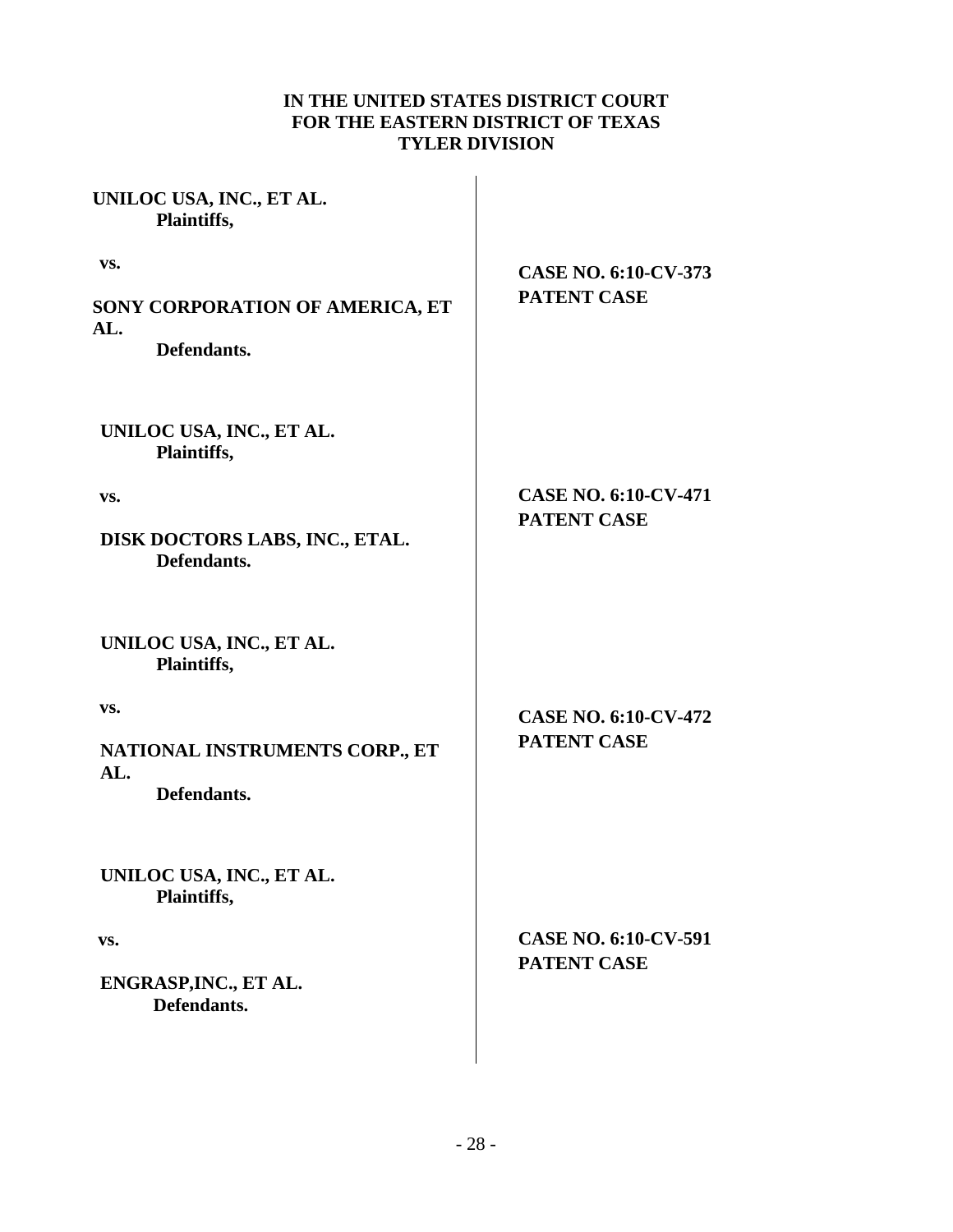| UNILOC USA, INC., ET AL.<br>Plaintiffs,<br>VS.<br>BMC SOFTWARE, INC., ET AL.<br>Defendants.   | CASE NO. 6:10-CV-636<br><b>PATENT CASE</b>       |
|-----------------------------------------------------------------------------------------------|--------------------------------------------------|
| UNILOC USA, INC., ET AL.<br>Plaintiffs,<br>VS.<br>FOXIT CORPORATION, ET AL.<br>Defendants.    | CASE NO. 6:10-CV-691<br><b>PATENT CASE</b>       |
| SYMANTEC CORPORATION, ET AL.<br>Plaintiffs,<br>VS.<br>UNILOC USA, INC., ET AL.<br>Defendants. | <b>CASE NO. 6:11-CV-33</b><br><b>PATENT CASE</b> |

# **EXHIBIT A UNDERTAKING REGARDING PROTECTIVE ORDER**

|    | , declare that:<br><u> 1989 - Andrea Stadt Britain, amerikansk politiker (</u> |  |
|----|--------------------------------------------------------------------------------|--|
| 1. |                                                                                |  |
|    | My current employer is                                                         |  |
|    |                                                                                |  |

2. I have received a copy of the Protective Order in this action. I have carefully read and